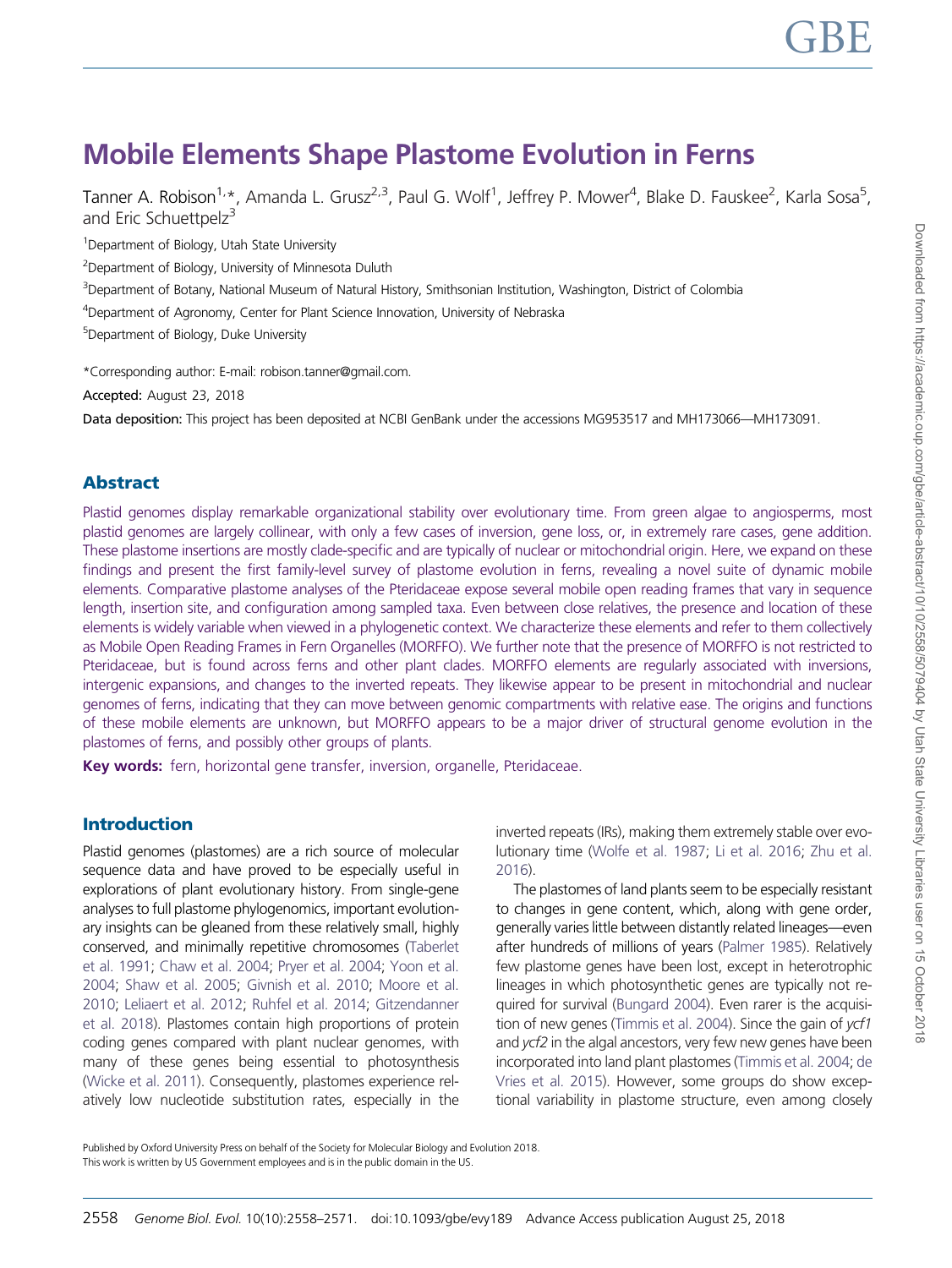related taxa [\(Chumley et al. 2006;](#page-11-0) [Cai et al. 2008](#page-11-0); [Haberle](#page-11-0) [et al. 2008;](#page-11-0) [Hirao et al. 2008;](#page-11-0) [Guisinger et al. 2011\)](#page-11-0). Notable among these exceptional lineages is Campanulaceae, within which a prolific group of inserted open reading frames (ORFs) appear to have driven over 125 large inversions across the family [\(Knox 2014](#page-12-0)).

Overall stability in plastome structure across land plants contrasts, strikingly, with punctuated and/or persistent genomic rearrangements that are apparent in certain lineages [\(Chumley et al. 2006](#page-11-0); [Cai et al. 2008;](#page-11-0) [Haberle et al. 2008;](#page-11-0) [Hirao et al. 2008;](#page-11-0) [Guisinger et al. 2011](#page-11-0); [Mower and Vickrey](#page-12-0) [2018](#page-12-0)). Ferns are among these, showing evidence of multiple genomic inversions since their initial diversification [\(Stein et al.](#page-13-0) [1992](#page-13-0); [Wolf et al. 2015](#page-13-0); [Zhu et al. 2016;](#page-13-0) [Labiak and Karol](#page-12-0) [2017](#page-12-0)). An increasing number of fern plastome sequences are beginning to reveal a dynamic organellar genome, shaped in large part by structural inversions and/or shifts in gene content from single copy regions into the IR ([Wolf et al. 2010](#page-13-0)). Genomic inversions like these have been associated with shifts in molecular evolutionary rate [\(Blazier et al. 2016](#page-11-0); [Li et al.](#page-12-0) [2016](#page-12-0); [Zhu et al. 2016\)](#page-13-0) and may be moderated by selective constraints related to gene synteny and gene expression [\(Cui](#page-11-0) [et al. 2006](#page-11-0); [Wicke et al. 2011\)](#page-13-0).

Despite the great strides that have been made in our understanding of plastome evolution in ferns over the last decade [\(Mower and Vickrey 2018](#page-12-0)), dense taxonomic sampling is almost always lacking. Instead, studies of plastome evolution in ferns have focused on disparate groups of deeply divergent taxa [\(Gao et al. 2011](#page-11-0); [Wei et al. 2017\)](#page-13-0), or on comparisons of only a few closely related species [\(Labiak and Karol 2017](#page-12-0)). Here, we aim to bridge this gap with the first family-scale comparative analysis of plastome structure and content in ferns.

Our focus is on Pteridaceae, an early-diverging family of polypod ferns that comprises roughly 1,200 species and accounts for well over 10% of extant fern diversity (PPG I 2016). The family is cosmopolitan in distribution and occupies a wide array of niches, from shaded forests to xeric and even aquatic habitats ([Tryon 1990\)](#page-13-0). Members exhibit a range of reproductive modes and some groups are noteworthy for undergoing frequent whole genome duplication. Among the most striking evolutionary patterns in the family is a dramatic shift in molecular evolutionary rate that has been documented across plastid and nuclear genomes of the so-called "vittarioid" ferns ([Rothfels and Schuettpelz](#page-12-0) [2014;](#page-12-0) [Grusz et al. 2016](#page-11-0)). In this study, we leverage genome skimming data to assemble and analyze 27 new plastomes from across the Pteridaceae in an effort to: 1) examine plastome variation in Pteridaceae; 2) gain insight into genomic shifts within members of the Vittarioideae; and 3) reevaluate the phylogenetic relationships among major lineages comprising the family. Our data expose a massive plastome inversion and a group of mobile elements newly characterized here—that appear to be a particularly

dynamic component of fern plastomes, as evidenced from within Pteridaceae and beyond.

# Materials and Methods

## Taxon Sampling

Taxonomic sampling included 29 ingroup species, representing all major clades within the Pteridaceae [\(Schuettpelz et al.](#page-12-0) [2007\)](#page-12-0), as well as three outgroup taxa ([Table 1\)](#page-2-0). Increased sampling from within subfamily Vittarioideae was undertaken in an effort to better understand the molecular evolutionary rate heterogeneity between the two main subclades therein, Adiantum and the vittarioid ferns.

# DNA Extraction, Library Prep, and Sequencing

Whole genomic DNA for all newly sampled ingroup taxa (27 total) was extracted from silica-dried leaf tissue using the Qiagen DNeasy Plant Mini Kit (Germantown, Maryland) following the manufacturer's protocol. Whole genomic DNA for 26 samples (all except Vittaria appalachiana) was sent to the Duke University Center for Genomic and Computational Biology for in-house library preparation and sequencing. There, individual genomic libraries  $(\sim]300$  bp) were prepared using the Kappa Hyper Prep Kit (Wilmington, Massachusetts). In total, 32 samples (26 included in this study) were multiplexed and pooled over one complete flowcell (8 lanes) on the Illumina HiSeq 2000/2500 platform for 125 bp paired-end sequencing. The V. appalachiana DNA was sent to BGI (Shenzhen, China) and sequenced on the Illumina HiSeq 2000 platform, generating 5 Gb of 100 bp paired-end reads from an  $\sim$ 800 bp library.

# Genome Assembly and Annotation

Raw sequence reads from V. appalachiana were assembled using Velvet version 1.2.03 [\(Zerbino and Birney 2008](#page-13-0)) according to previously described procedures [\(Guo et al. 2014](#page-11-0); [Sigmon et al. 2017](#page-12-0)). Genome assembly for all other ingroup taxa was performed using NOVOPlasty [\(Dierckxsens et al.](#page-11-0) [2017\)](#page-11-0). NOVOPlasty implements a seed-based, de novo genome assembly, which can lessen structural assembly biases that may otherwise mask inferred rearrangements. NOVOPlasty employs the seed to retrieve a given sequence from the target genome, which is then extended and circularized ([Dierckxsens et al. 2017\)](#page-11-0).

In most cases, the rbcL gene from Adiantum capillus-veneris (NC\_004766; [Table 1](#page-2-0)) was used as a seed sequence, but in select cases, if rbcL had inadequate coverage, the entire plastome of A. capillus-veneris was used instead. Raw, unfiltered Illumina reads were subsampled to  $\leq$  30 million reads to reduce memory requirements. The default k-mer of 39 was used unless there was low organellar genome coverage  $(<1%)$ , in which case the k-mer was reduced to 23-30. In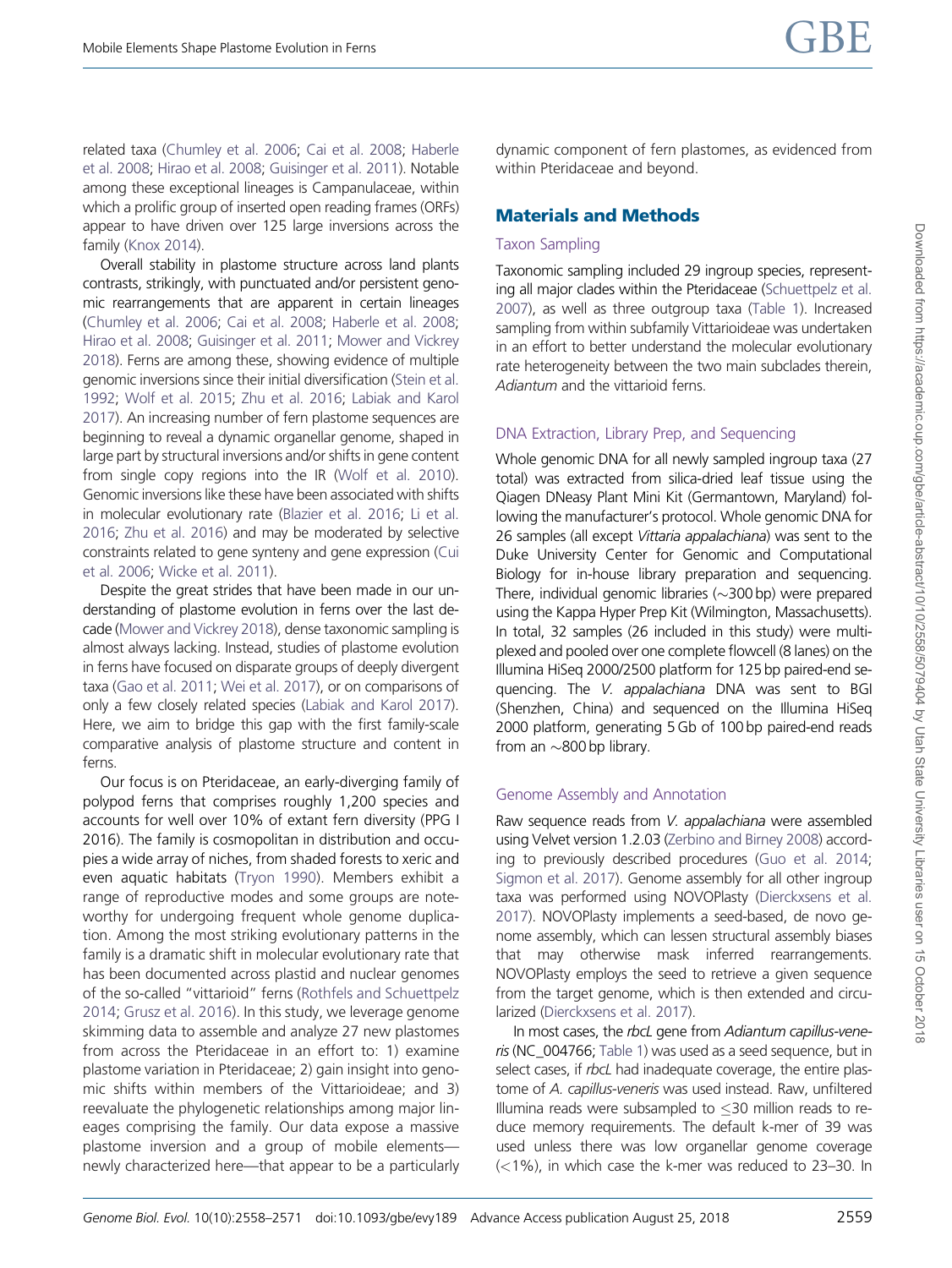<span id="page-2-0"></span>Taxonomic Sampling and Voucher Information for Samples Used in This Study

| Taxon                                                            | <b>Voucher or Citation</b> | <b>Genbank Accession</b> |
|------------------------------------------------------------------|----------------------------|--------------------------|
| Adiantum aleuticum (Rupr.) C. A. Paris                           | Rothfels 4097 (DUKE)       | MH173079                 |
| Adiantum capillus-veneris L.                                     | Wolf et al. (2004)         | NC004766                 |
| Adiantum tricholepis Fée                                         | Rothfels 08-094 (DUKE)     | MH173071                 |
| Antrophyum semicostatum Blume                                    | Schuettpelz 1561 (BO)      | MH173087                 |
| Bommeria hispida (Mett. ex Kuhn) Underw.                         | Beck 1130 (DUKE)           | MH173074                 |
| Calciphilopteris ludens (Wall. ex Hook.) Yesilyurt & H. Schneid. | Huiet s.n. (DUKE)          | MH173084                 |
| Ceratopteris cornuta (P. Beauv.) Lepr.                           | Rothfels 4298 (DUKE)       | MH173082                 |
| Ceratopteris richardii Brongn.                                   | Marchant et al. unpub.     | KM052729                 |
| Cheilanthes bolborrhiza Mickel & Beitel                          | Rothfels 3294 (DUKE)       | MH173073                 |
| Cheilanthes micropteris Sw.                                      | Prado 2132 (DUKE)          | MH173078                 |
| Cryptogramma acrostichoides R. Br.                               | Rothfels 4195 (DUKE)       | MH173081                 |
| Cystopteris chinensis (Ching) X. C. Zhang & R. Wei               | Wei et al. (2017)          | KY427337                 |
| Dryopteris decipiens (Hook.) Kunze                               | Wei et al. (2017)          | KY427348                 |
| Gastoniella chaerophylla (Desv.) Li Bing Zhang & Liang Zhang     | Prado 2178 (SP)            | MH173080                 |
| Haplopteris elongata (Sw.) E. H. Crane                           | Schuettpelz 1559 (BO)      | MH173086                 |
| Hemionitis subcordata (D. C. Eaton ex Davenp.) Mickel            | Rothfels 3163 (DUKE)       | MH173072                 |
| Jamesonia brasiliensis Christ                                    | Schuettpelz 1444 (SP)      | MH173077                 |
| Llavea cordifolia Lag.                                           | Schuettpelz 1744 (US)      | MH173088                 |
| Myriopteris covillei (Maxon) A. Löve & D. Löve                   | Schuettpelz 443 (DUKE)     | MG953517                 |
| Myriopteris lindheimeri (Hook.) J. Sm.                           | Schuettpelz 450 (DUKE)     | NC014592                 |
| Myriopteris scabra (C. Chr.) Grusz & Windham                     | Windham 3495 (DUKE)        | MH173083                 |
| Notholaena standleyi Maxon                                       | Schuettpelz 435 (DUKE)     | MH173067                 |
| Onychium japonicum (Thunb.) Kunze                                | Schuettpelz 1057 (DUKE)    | MH173069                 |
| Pellaea truncata Goodd.                                          | Schuettpelz 430 (DUKE)     | MH173066                 |
| Pentagramma triangularis (Kaulf.) Yatsk., Windham & E. Wollenw.  | Schuettpelz 1332 (DUKE)    | MH173070                 |
| Pityrogramma trifoliata (L.) R. M. Tryon                         | Rothfels 3658 (DUKE)       | MH173075                 |
| Pteridium aquilinum (L.) Koon.                                   | Der et al. unpub.          | NC014348                 |
| Pteris vittata L.                                                | Schuettpelz 893 (DUKE)     | MH173068                 |
| Scoliosorus ensiformis (Hook.) T. Moore                          | Schuettpelz 1782 (US)      | MH173090                 |
| Tryonia myriophylla (Sw.) Schuettp., J. Prado & A. T. Cochran    | Schuettpelz 1434 (SP)      | MH173076                 |
| Vaginularia trichoidea Fée                                       | Schuettpelz 1553 (BO)      | MH173085                 |
| Vittaria appalachiana Farrar & Mickel                            | Stevens OH-p1-s11 (PUR)    | MH173091                 |

cases involving long repetitive regions, higher k-mers of 45– 55 were used. For Jamesonia brasiliensis and Cheilanthes bolborrhiza, complete assembly of plastomes was not possible, but we were able to get contigs of considerable size, which have been included in this study.

Following assembly, genomes were annotated in Geneious 11.1 [\(Kearse et al. 2012](#page-12-0)), using the gene sequences of A. capillus-veneris as a reference. Putative RNA editing sites were annotated to retain conserved ORFs [\(Wolf et al. 2003,](#page-13-0) [2004](#page-13-0)). Intergenic sequences that differed dramatically from A. capillus-veneris were queried against the NCBI Nucleotide database using BLAST [\(Altschul et al. 1990](#page-11-0)) to ensure that they did not result from the false assembly of mitochondrial or nuclear sequences. Assembly errors were further assessed by mapping raw reads to the newly assembled genome using Bowtie2 [\(Langmead and Salzberg 2012](#page-12-0)), looking for dips in read depth. Additionally, overall plastome assembly quality was assessed for each sample using Pilon [\(Walker et al.](#page-13-0) [2014](#page-13-0)). In all cases, changes proposed by Pilon were relatively minor  $\left($  < 10 nucleotides) suggesting that the quality and accuracy from NOVOPlasty assembly was high.

# Plastome Phylogenomic Analyses

In total, 32 plastomes were included in our phylogenomic analyses; 26 were new to this study and the remaining 6 were obtained from Genbank (Table 1). Each annotated plastome was opened in Geneious and all CDS/gene regions were extracted in FASTA format. Using these taxon-specific FASTA files, containing all CDS/gene regions, we then compiled a FASTA file for each locus. Sequences for each region were aligned using MAFFT 7.394 [\(Kuraku et al. 2013](#page-12-0); [Katoh et al.](#page-12-0) [2017\)](#page-12-0) and alignments of all loci concatenated using Sequence Matrix ([Vaidya et al. 2011\)](#page-13-0). The resulting concatenated matrix, comprising 76 loci and 68,047 nucleotide sites, partitioned by gene, was processed through PartitionFinder2 [\(Lanfear et al. 2012](#page-12-0), [2017](#page-12-0)) on the CIPRES Science Gateway version 3.3 [\(Miller et al. 2010](#page-12-0)) using the following settings: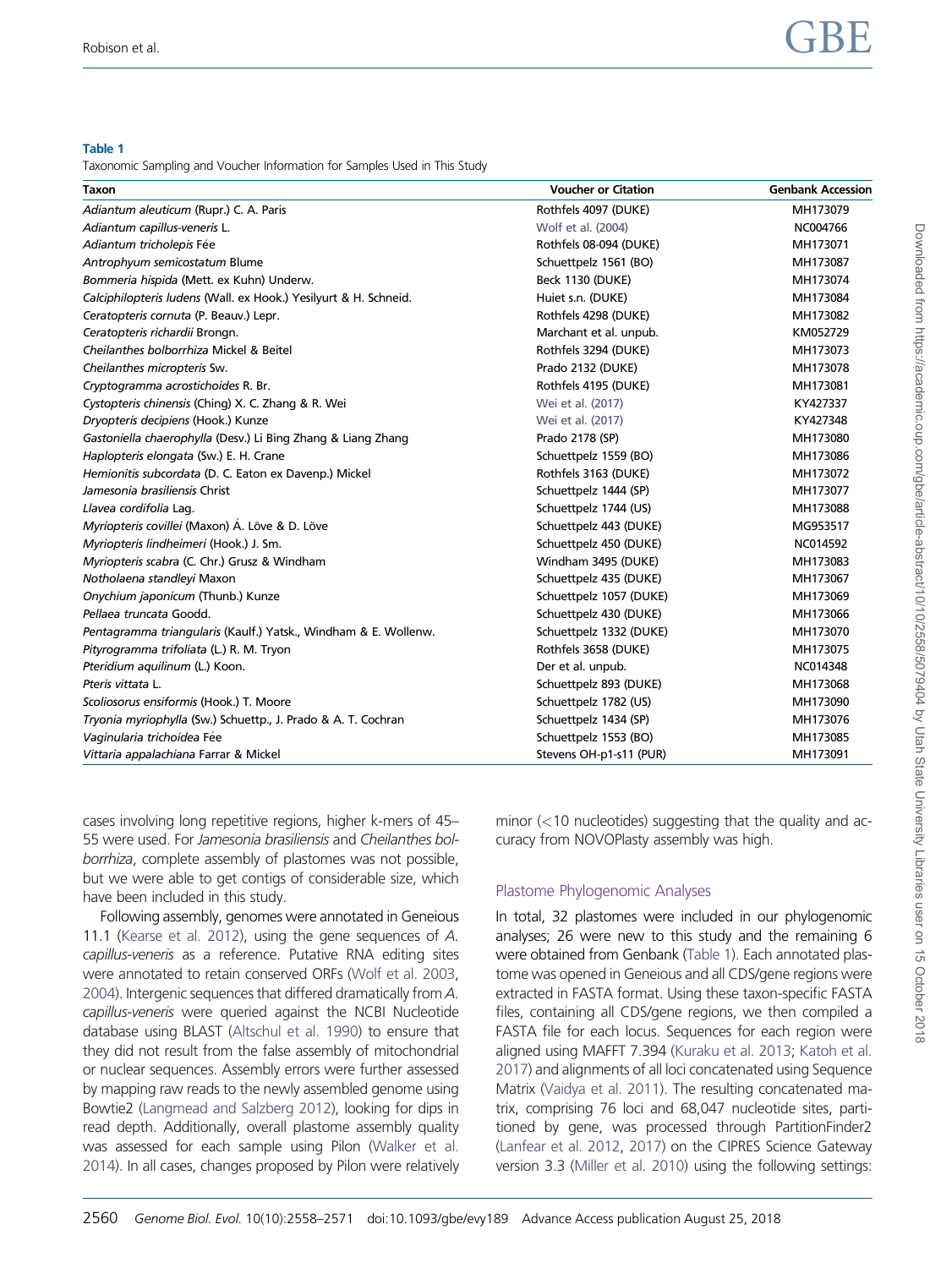Branchlengths  $=$  linked, models  $=$  GTR, GTR  $+$  G,  $GTR + I + G$ , and model selection = AICc. PartitionFinder2 identified 36 unique model partitions spanning the concatenated matrix.

Phylogenomic analyses of the concatenated, partitioned data set were implemented using maximum likelihood (ML) and Bayesian optimality criteria on the CIPRES Science Gateway version 3.3 [\(Miller et al. 2010](#page-12-0)). ML searches were conducted in RAxML V.8 using multiparametric bootstrapping (-b; 1,000 replicates) and our previously described partitioned model  $(-q)$ . Bayesian inference was performed using MrBayes 3.2.6 and comprised four independent runs, each with four chains (one cold, three heated) and otherwise default (i.e., flat) priors, with the exception that rates of evolution were allowed to vary among loci (ratepr  $=$  variable). Chains were run for 10 million generations and trees were sampled from the cold chain every 1,000 generations. To determine at which point the analysis had reached stationarity, the standard deviation of split frequencies among the independent runs (as calculated by MrBayes) was examined and the output parameter estimates were plotted using Tracer v1.6 [\(Rambaut et al. 2014\)](#page-12-0). Based on convergence diagnostics, the first 2.5 million generations were excluded before obtaining a consensus phylogeny and clade posterior probabilities with the "sumt" command (contype  $=$  allcompat).

## Characterizing MORFFO Elements

To search for MORFFO-like sequences in GenBank, all MORFFO insertions found in Pteridaceae were aligned using Geneious, and a consensus sequence was generated. All BLAST [\(Altschul et al. 1990](#page-11-0); [Madden 2013\)](#page-12-0) queries for MORFFO were performed using this consensus sequence. This consensus sequence was also used when querying both VecScreen ([NCBI Resource Coordinators 2017\)](#page-12-0) and RepeatMasker ([Smit et al. 2013\)](#page-12-0). Three main search strategies were employed when using NCBI Nucleotide BLAST. Initial queries for MORFFO-like sequences were performed with BLASTN using the default parameters. Then, BLASTX and TBLASTN searches were performed using the default parameters and a word size of 3. Additional searches using specific MORFFO sequences rather than a consensus returned equivalent results.

To evaluate the level of selective constraint on the three MORFFO genes, estimates of  $d_N/d_S$  were calculated for five species that contained all three MORFFO genes (Bommeria hispida, Hemionitis subcordata, Notholaena standleyi, Tryonia myriophylla, and Vaginularia trichoidea). First, codon-based alignments were generated using the ClustalW-Codons option in MEGA version 7.0.18 [\(Kumar](#page-12-0) [et al. 2016](#page-12-0)). Alignments were trimmed using Gblocks version 0.91b [\(Castresana 2000](#page-11-0)) in codon mode with a relaxed set of parameters ( $t = c$ ,  $b2 = 3$ ,  $b5 =$  half). For each trimmed gene alignment, branch wise estimates of  $d_N/d_S$  were calculated for each species using the GA-branch model [\(Kosakovsky Pond](#page-12-0) [and Frost 2005\)](#page-12-0), which uses a genetic algorithm to optimize the number of  $d_N/d_S$  rate classes across the tree and ML to optimize branch lengths and substitution rates, as implemented on the Datamonkey web server [\(Delport et al.](#page-11-0) [2010\)](#page-11-0). For the analysis, the HKY rate matrix was chosen as the substitution rate model based on the Datamonkey model selection tool. To evaluate the influence of the tree topology on  $d_v/d_s$  estimates, the analysis was run using either a NJ tree or a user-defined tree that matched organismal relationships shown in [figure 1](#page-4-0).

Phylogenetic relationships among MORFFO sequences were estimated using ML best tree and bootstrap searches, implemented in RAxML V.8 ([Stamatakis 2014](#page-13-0)) with multiparametric bootstrapping  $(-b; 1,000$  replicates).

# **Results**

# Genome Assembly and Annotation

We assembled and annotated 25 complete plastomes from previously unsampled species, representing all major clades within Pteridaceae ([Schuettpelz et al. 2007\)](#page-12-0), plus 2 partial plastome sequences for J. brasiliensis and C. bolborrhiza (139,531 and 39,380 bp, respectively). The average length of complete plastid genome sequences was 153,153 bp (range 145,327–165,631 bp) with an average GC content of 41.46% (range 36.7%–45.3%; [Table 2](#page-5-0)). Gene content remained largely stable across samples, with no losses of protein coding genes relative to A. capillus-veneris. We did, however, detect a loss of  $trnT$  in all vittarioid ferns sampled [\(Fig. 1\)](#page-4-0), as well as a loss of trnV in Onychium japonicum, Ceratopteris cornuta, plus all vittarioids with the exception of Haplopteris elongata. Across all samples, there were 82 protein coding genes, 33–35 tRNA genes and 4 rRNA genes. Gene order was unchanged across the family—with the exception of a 7,000 bp genomic inversion within the IRs of all vittarioid species except V. trichoidea.

Several plastid DNA insertions were recovered from multiple clades within Pteridaceae. The most prominent of these comprised a suite of genomic insertions, here referred to as Mobile Open Reading Frames in Fern Organelles (MORFFO), that were detected in most of the plastomes sampled. These MORFFO clusters are characterized by three large and distinct ORFs that are variably absent, or present in a number of different arrangements ([fig. 1](#page-4-0)). One  $\sim$ 1,300 bp ORF (*morffo1*) is flanked by inverted repeat (IRs) of  $\sim$ 40 bp that are often in the motif TGT CGA TAG, repeated 3–5 times. The amino acid sequences of morffo1 do not bear similarity to any characterized proteins in GenBank, but do bear similarity to a hypothetical protein found in the fern Mankuya chejuensis and the green alga Roya anglica ([table 3](#page-6-0)). A larger ORF (morffo2) of  $\sim$ 1,700 bp has domains similar to primases associated with mobile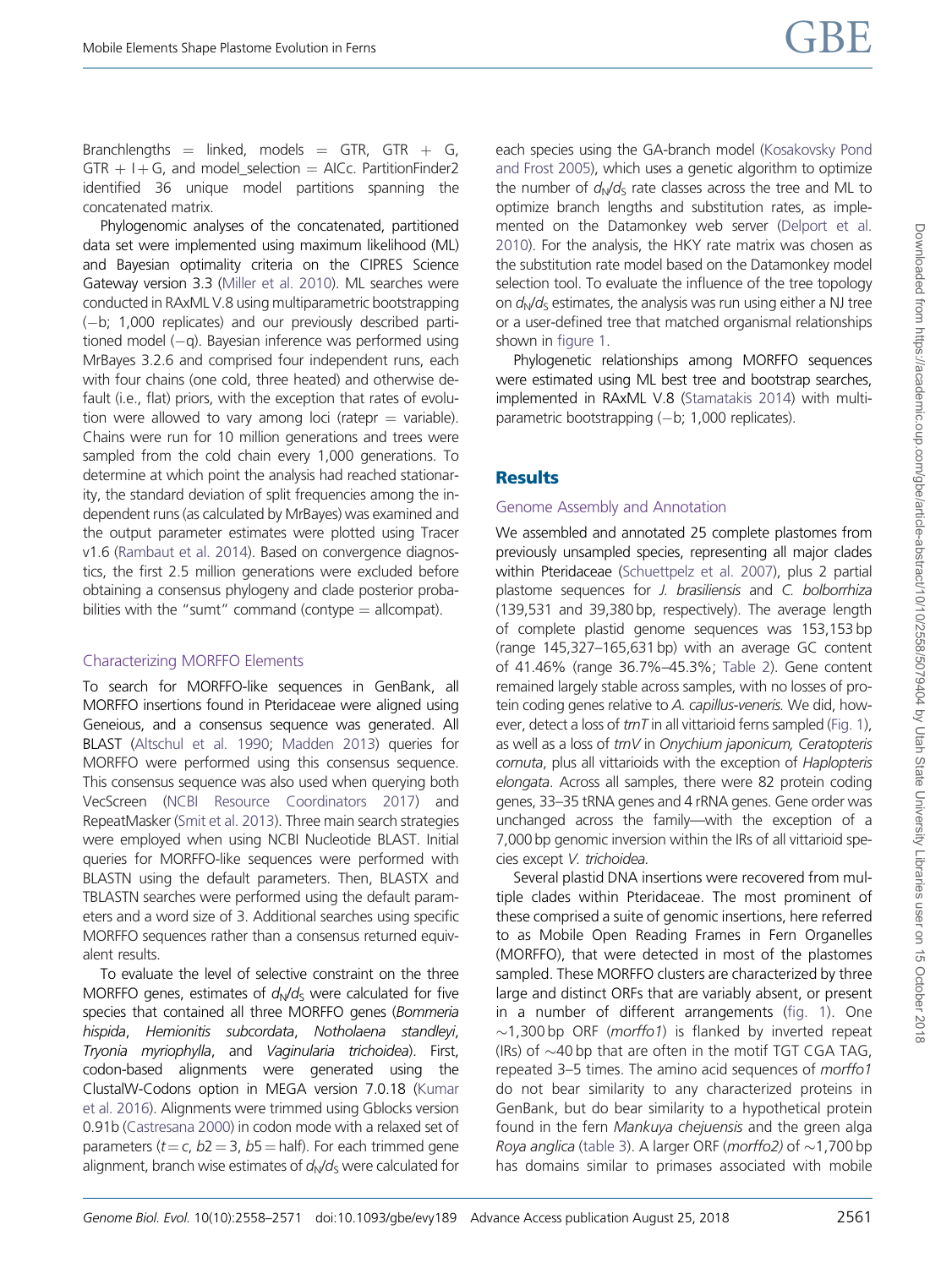<span id="page-4-0"></span>

 $-0.05$  substitutions/site

FIG. 1.—Distribution of MORFFO elements across the Pteridaceae phylogeny. Topology results from ML analysis of plastome data (-In L=609991.403586); thickened branches indicate bootstrap/posterior probability support=100/1.0. Symbols highlight shared insertion sites, with empty squares signifying evident lack of a MORFFO insertion. Short arrows flanking morffo1 indicate short inverted repeats. Novel insertions and losses, as inferred by maximum parsimony, are depicted as arrows or crossed-out circles, respectively.

elements in cyanobacteria and archaea (DN\_5 superfamily) when queried using BLASTX [\(Altschul et al. 1990](#page-11-0); [table 3\)](#page-6-0). A smaller ORF (*morffo3*) of  $\sim$ 630 bp has no significant similarity to any known genes or proteins; it is found less frequently than the 2 larger ORFs, but is still prevalent. Often, but not always, morffo1 is found inserted in frame with *morffo2* to form a larger ORF of  $\sim$ 3,500 bp. Importantly, morffo1, morffo2, and morffo3 can be found in a variety of different arrangements, but when present they are always found immediately adjacent to one another (fig. 1).

The location of MORFFO elements varied across the genomes sampled, being included in the large single copy (LSC), the IR, or the small single copy (SSC) regions [\(fig. 2](#page-6-0)).

As a whole, MORFFO sequences (morffo1, morffo2, and morffo3) were similar among species, ranging from 92% to 45% sequence identity [\(table 4](#page-7-0)). For those species with a full set of three MORFFO sequences, the genes appear to encode functional proteins. The coding sequences are intact (no internal stop codons or frameshifting indels) and exhibit nonsynonymous  $(d_N)$  to synonymous  $(d_S)$  substitution rate ratios that are consistent with selective constraint  $(d_N/$  $d_S \ll 1$ , ranging from 0.17 to 0.43), with the exception of morffo1 from T. myriophylla, which has at least two frameshifting indels and a  $d_N/d_S$  approaching 1 [\(supplementary](https://academic.oup.com/gbe/article-lookup/doi/10.1093/gbe/evy189#supplementary-data) [table S1](https://academic.oup.com/gbe/article-lookup/doi/10.1093/gbe/evy189#supplementary-data), [Supplementary Material](https://academic.oup.com/gbe/article-lookup/doi/10.1093/gbe/evy189#supplementary-data) online). A weak association was observed between the genomic location of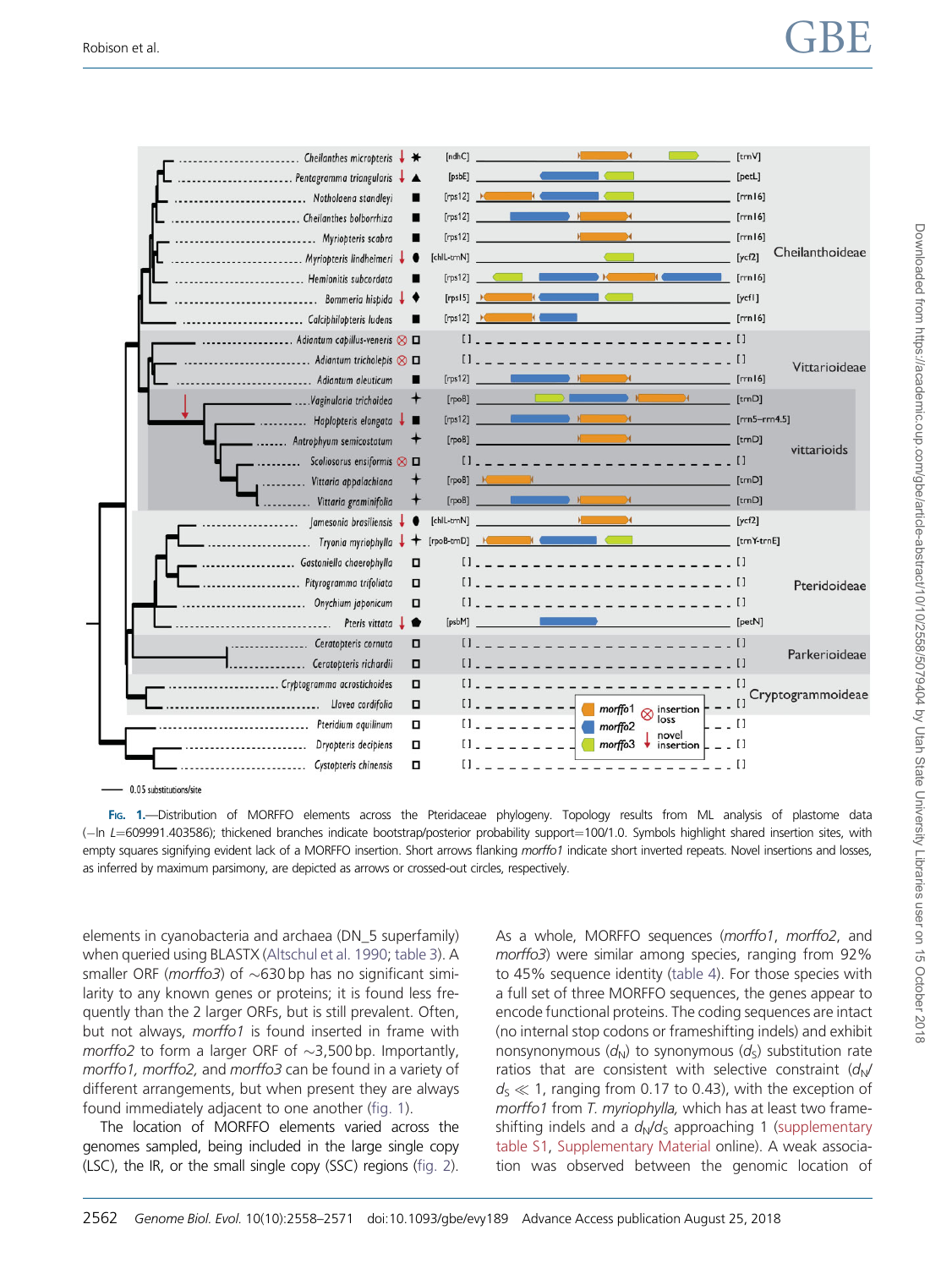#### <span id="page-5-0"></span>Summary of Basic Genomic Features of Plastomes Used in This Study

| <b>Species</b>              | IR Size (bp)  | LSC Size (bp) | Genome Size (bp) | SSC Size (bp) | %GC | <b>MORFFO</b>  |
|-----------------------------|---------------|---------------|------------------|---------------|-----|----------------|
| Adiantum aleuticum          | 26,289        | 83,345        | 157,519          | 21,596        | 45  | 1, 2           |
| Adiantum capillus-veneris   | 23,448        | 82,282        | 150,568          | 21,390        | 41  | Absent         |
| Adiantum tricholepis        | 23,233        | 82,740        | 150,667          | 21,461        | 42  | Absent         |
| Antrophyum semicostatum     | 20,977        | 87,492        | 150,274          | 20,828        | 40  | 1, 3           |
| Bommeria hispida            | 23,142        | 82,491        | 156,749          | 27,974        | 43  | 1, 2, 3        |
| Calciphilopteris ludens     | 26,585        | 82,423        | 157,068          | 21,475        | 43  | 1, 2           |
| Ceratopteris cornuta        | 22,287        | 83,623        | 149,424          | 21,227        | 37  | Absent         |
| Ceratopteris richardii      | 22,020        | 83,178        | 148,444          | 21,226        | 35  | Absent         |
| Cheilanthes bolborrhiza     | $\sim$ 25,000 | na            | 39,380*          | Na            | 44  | 1, 2           |
| Cheilanthes micropteris     | 23,306        | 88,393        | 157,567          | 22,562        | 41  | 1, 3           |
| Cryptogramma acrostichoides | 22,652        | 83,690        | 150,162          | 21,168        | 42  | Absent         |
| Cystopteris chinensis       | 26,671        | 83,429*       | 131,808*         | 21,708*       | 40  | Absent         |
| Dryopteris decipiens        | 23,456        | 82,462        | 150,978          | 21,604        | 42  | Absent         |
| Gastoniella chaerophylla    | 22,657        | 81,918        | 148,099          | 20,867        | 40  | 2              |
| Haplopteris elongata        | 27,188        | 80,810        | 156,002          | 20,816        | 41  | 1, 2           |
| Hemionitis subcordata       | 30,921        | 82,607        | 165,631          | 21,182        | 43  | 1, 2, 3        |
| Jamesonia brasiliensis      | 27,704        | na            | 139,531*         | 20,941        | 41  | 1              |
| Llavea cordifolia           | 23,208        | 81,944        | 149,387          | 21,027        | 42  | Absent         |
| Myriopteris covillei        | 25,567        | 83,093        | 155,548          | 21,321        | 42  | 2              |
| Myriopteris lindheimeri     | 25,694        | 83,059        | 155,770          | 21,323        | 42  | 2              |
| Myriopteris scabra          | 27,115        | 82,874        | 162,051          | 24,947        | 42  | 1              |
| Notholaena standleyi        | 27,261        | 83,769        | 159,556          | 21,265        | 42  | 1, 2, 3        |
| Onychium japonicum          | 23,419        | 82,289        | 150,156          | 21,029        | 41  | Absent         |
| Pellaea truncata            | 23,240        | 82,865        | 150,713          | 21,368        | 42  | Absent         |
| Pentagramma triangularis    | 23,378        | 85,675        | 153,445          | 21,014        | 42  | 1, 3           |
| Pityrogramma trifoliata     | 22,465        | 82,321        | 148,156          | 20,905        | 40  | Absent         |
| Pteridium aquilinum         | 23,384        | 84,335        | 152,362          | 21,259        | 41  | 2              |
| Pteris vittata              | 25,275        | 82,604        | 154,108          | 20,954        | 42  | $\overline{2}$ |
| Scoliosorus ensiformis      | 21,078        | 82,358        | 145,327          | 20,813        | 40  | Absent         |
| Tryonia myriophylla         | 24,141        | 87,238        | 156,327          | 20,807        | 40  | 1, 2, 3        |
| Vaginularia trichoidea      | 21,618        | 84,026        | 147,192          | 19,930        | 39  | 1, 2, 3        |
| Vittaria appalachiana       | 22,185        | 84,330        | 149,531          | 20,831        | 40  | 1              |
| Vittaria graminifolia       | 22,066        | 86,058        | 151,035          | 20,845        | 40  | 1, 2           |

\* signifies that the genome was only a partial assembly and therefore the genome size is prone to error.

IR=inverted repeat; LSC=large single copy; SSC=small single copy.

MORFFO elements and phylogenetic position among species sampled [\(table 4\)](#page-7-0).

Chromosome-wide read depth analyses revealed no shifts in coverage spanning MORFFO insertions or insertion boundaries, indicating that these inserts are not an artifact of genomic library preparation or genome misassembly. Furthermore, MORFFO insertions were detected in V. appalachiana, which was sequenced and assembled in a separate lab, using an alternative assembly protocol. We also examined each member of the MORFFO cluster using VecScreen [\(NCBI Resource](#page-12-0) [Coordinators 2017](#page-12-0)) and RepeatMasker [\(Smit et al. 2013\)](#page-12-0), neither of which yielded matches to any known vectors nor transposable elements. We searched for MORFFO sequences against current draft assemblies of nuclear genomes of the ferns Azolla and Salvinia on FernBase [\(Li et al. 2018\)](#page-12-0) as well as scaffolds for the draft genomes of Ceratopteris, and whereas they were not detected in Azolla or Salvinia, we did observe the presence of morffo1 in Ceratopteris scaffolds. In addition, we searched for the presence of MORFFO in available transcriptomes from members of Pteridaceae in the 1 kp project [\(Johnson et al. 2012;](#page-12-0) [Matasci et al. 2014;](#page-12-0) [Wickett et al. 2014](#page-13-0); [Xie et al. 2014\)](#page-13-0), and found no evidence of transcription of MORFFO.

To test whether MORFFO elements could be of mitochondrial origin, we filtered plastid reads using the mitochondrial option in NOVOPlasty ([Dierckxsens et al. 2017](#page-11-0)), and then assembled the remaining reads using morffo1 as a seed. This did not generate an assembly of any known mitochondrial sequence. Instead, a seemingly circular 2,139 bp contig was inferred in Adiantum tricholepis, containing morffo1 and morffo2, but no known mitochondrial sequences. Furthermore, this contig lacked the flanking inverted repeat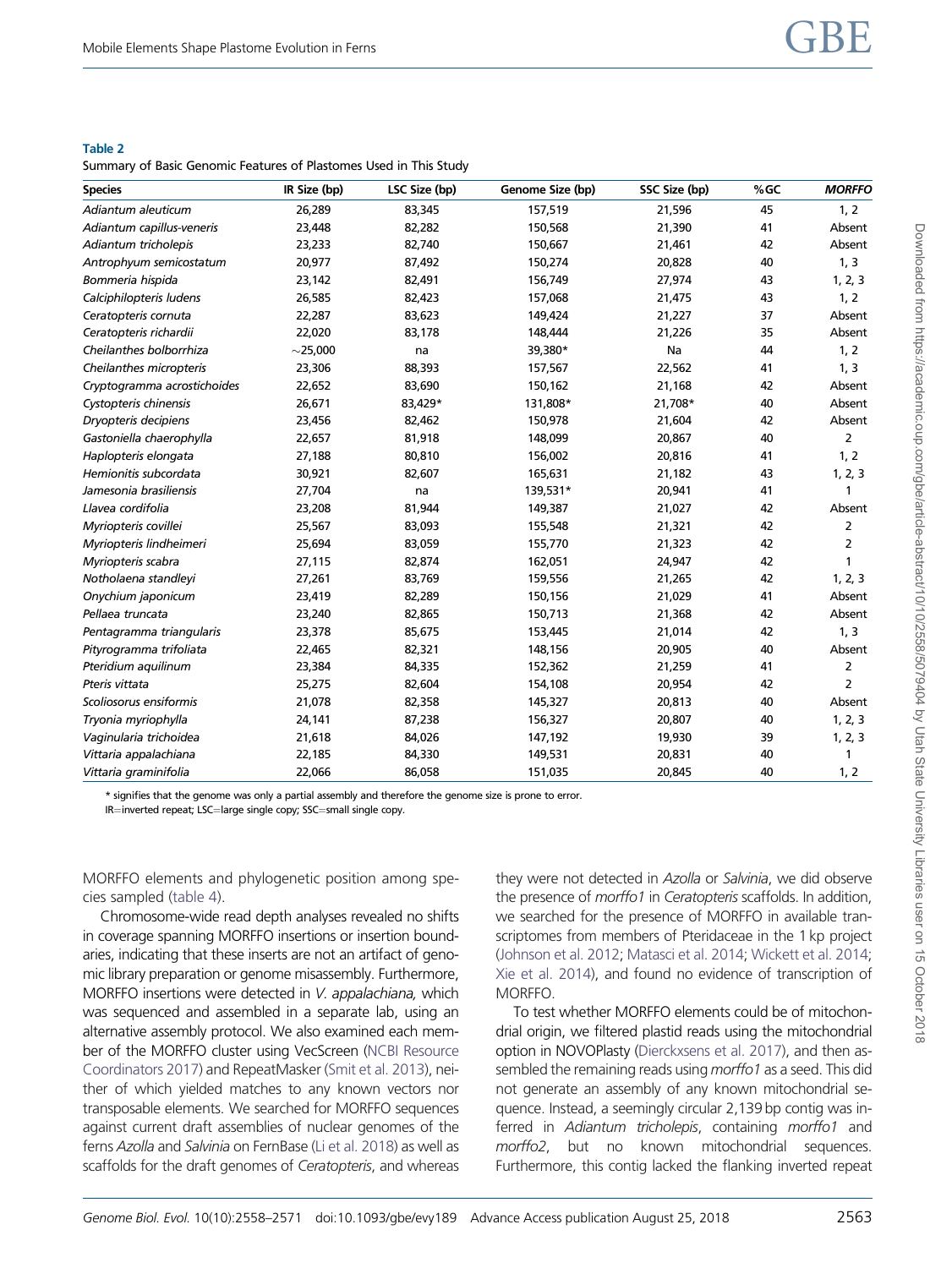#### <span id="page-6-0"></span>Summary of Hits to MORFFO Sequences in NCBI Blast, Using Either BLASTX or TBLASTN

| <b>Species</b>                     | <b>Organism Group and</b>    | <b>Search Strategy</b> | <b>MORFFO Match</b>     | Length of  | % Identity | Accession      |
|------------------------------------|------------------------------|------------------------|-------------------------|------------|------------|----------------|
|                                    | <b>Genome Compartment</b>    |                        |                         | Match (aa) |            | <b>Number</b>  |
| Actinostachys pennula              | Fern plastome                | <b>TBLASTN</b>         | morffo <sub>2</sub>     | 231        | 34         | KU764518.1     |
| Alsophila spinulosa                | Fern plastome                | <b>TBLASTN</b>         | morffo <sub>2</sub>     | 78         | 44         | FJ556581.1     |
| Angiopteris angustifolia           | Fern plastome                | <b>TBLASTN</b>         | morffo <sub>2</sub>     | 332        | 49         | KP099647       |
| Angiopteris evecta                 | Fern plastome                | <b>TBLASTN</b>         | morffo <sub>2</sub>     | 331        | 47         | DO821119.1     |
| Asplenium nidus                    | Fern mitochondrial<br>genome | <b>TBLASTN</b>         | morffo1                 | 260        | 52         | AM600641.1     |
| Asplenium prolongatum              | Fern plastome                | <b>TBLASTN</b>         | morffo <sub>2</sub>     | 110/59     | 77/64      | KY427332.1     |
| Chondrocystis <sup>a</sup>         | Cyanobacterium plasmid       | <b>TBLASTN</b>         | morffo <sub>2</sub>     | 233        | 27         | AP018284.1     |
| Crocosphaera watsonii <sup>a</sup> | Cyanobacterium               | <b>BLASTX</b>          | morffo <sub>2</sub>     | 365        | 43         | WP 007310072.1 |
| Dryopteris fragrans                | Fern plastome                | <b>TBLASTN</b>         | morffo1/morffo2         | 323/355    | 46/49      | KX418656.2     |
| Helminthostachys zeylanica         | Fern plastome                | <b>TBLASTN</b>         | morffo <sub>2</sub>     | 226        | 70         | KM817788.2     |
| Huperzia lucidula                  | Lycopod plastome             | <b>TBLASTN</b>         | morffo <sub>2</sub>     | 114        | 35         | AY660566.1     |
| Huperzia serrata                   | Lycopod plastome             | <b>TBLASTN</b>         | morffo <sub>2</sub>     | 114        | 35         | KX426071.1     |
| Lepisorus clathratus               | Fern plastome                | <b>TBLASTN</b>         | morffo1/morffo2         | 183/208    | 50/56      | KY419704.1     |
| Lygodium japonicum                 | Fern plastome                | <b>TBLASTN</b>         | morffo <sub>2</sub>     | 152        | 36         | HM021803.1     |
| Myxosarcina sp. <sup>a</sup>       | Green alga plastome          | <b>BLASTX</b>          | morffo <sub>2</sub>     | 497        | 27         | WP 052055951.1 |
| Nostoc punctiforme <sup>a</sup>    | Cyanobacterium               | <b>TBLASTN</b>         | morffo <sub>2</sub>     | 245        | 28         | CP001037.1     |
| Ophioglossum californicum          | Fern plastome                | <b>TBLASTN</b>         | morffo1/morffo2/morffo3 | 120/169/65 | 56/41/42   | KC117178.1     |
| Polypodium glycyrrhiza             | Fern plastome                | <b>TBLASTN</b>         | morffo3                 | 162        | 53         | KP136832       |
| Prasiola crispa                    | Green alga plastome          | <b>TBLASTN</b>         | morffo <sub>2</sub>     | 416        | 25         | KR017750.1     |
| Roya anglica                       | Green alga plastome          | <b>TBLASTN</b>         | morffo1                 | 202        | 30         | NC 024168      |
| Roya obtusa                        | Green alga plastome          | <b>TBLASTN</b>         | morffo1                 | 202        | 30         | KU646496.1     |
| Volvox carteri                     | Green alga plastome          | <b>TBLASTN</b>         | morffo1/morffo2         | 200/303    | 28/25      | EU755299.1     |
| Woodwardia unigemmata              | Fern plastome                | <b>TBLASTN</b>         | morffo1/morffo2         | 247/105    | 51/77      | KT599101.1     |

aPutative DN\_5 superfamily conserved domain.

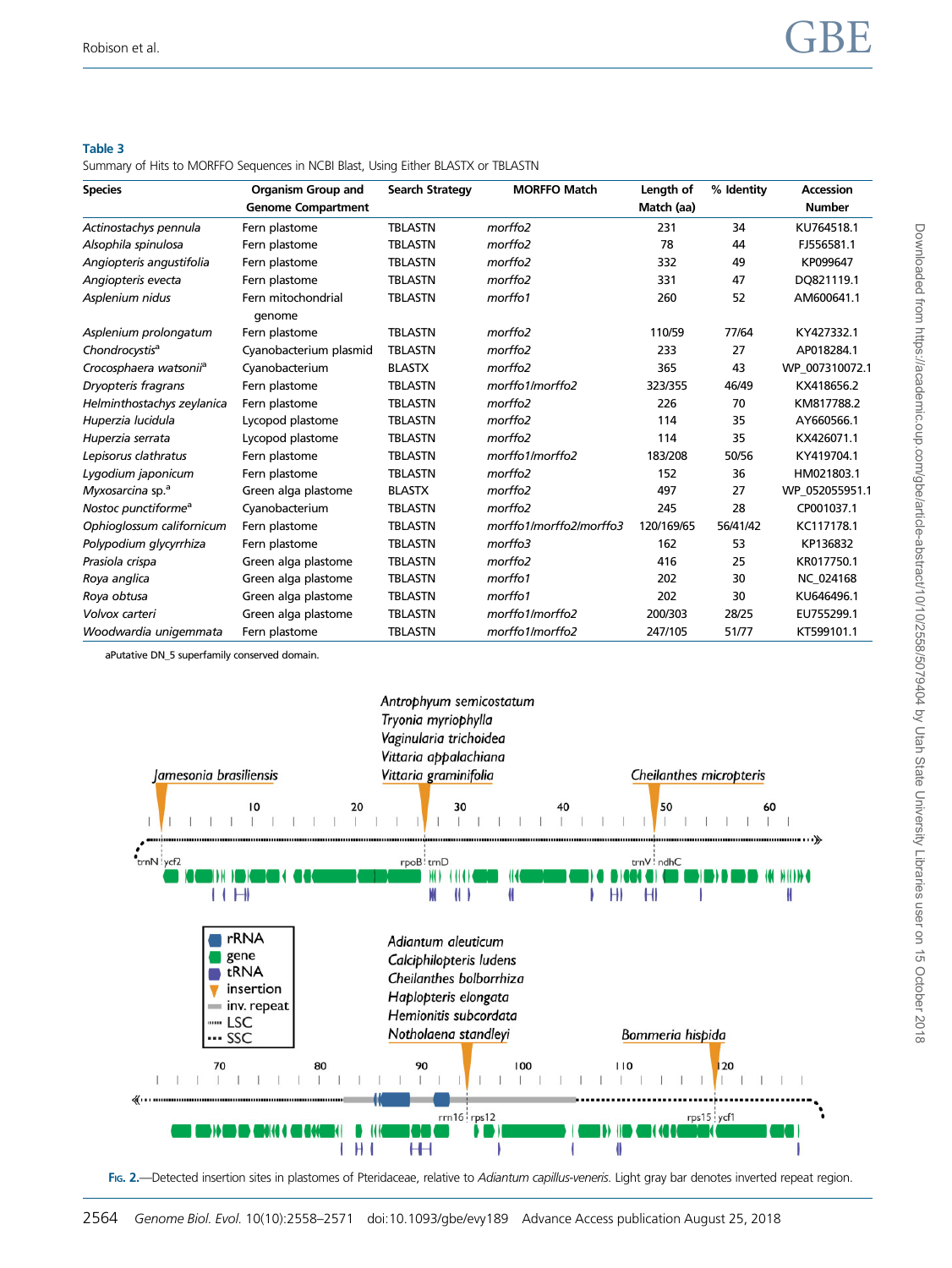<span id="page-7-0"></span>Summary of Matches for MORFFO Sequences Within Ferns, Using BLASTN

| <b>Species</b>             | <b>MORFFO Present</b>        | Length of Match (bp) | % Identity | Region     | <b>Accession Number</b> |
|----------------------------|------------------------------|----------------------|------------|------------|-------------------------|
| Adiantum aleuticum         | morffo1/morffo2              | 1316/1851            | 88/67      | IR.        | MH173079                |
| Alsophila podophylla       | morffo1/morffo2/morffo3      | 1250/1778/631        | 78/76/81   | IR.        | MG262389                |
| Antrophyum semicostatum    | morffo1/ morffo3             | 1323/629             | 53/57      | <b>LSC</b> | MH173087                |
| Asplenium prolongatum      | morffo2                      | 265                  | 81         | <b>IR</b>  | KY427332                |
| Bommeria hispida           | morffo1/ morffo2/ morffo3    | 1296/1708/1708       | 89/87/84   | SSC        | MH173074                |
| Calciphilopteris ludens    | morffo1/ morffo2 (truncated) | 1324/928             | 78/51      | IR.        | MH173084                |
| Cheilanthes bolborrhiza    | morffo1/ morffo2             | 1304/1859            | 92/90      | <b>IR</b>  | MH173073                |
| Cheilanthes micropteris    | morffo1/ morffo3             | 1292/630             | 50/50      | <b>LSC</b> | MH173078                |
| Cibotium barometz          | morffo1/ morffo2             | 1296/1850            | 77/50      | IR.        | NC_037893               |
| Dicksonia squarrosa        | morffo1                      | 1321                 | 50         | IR.        | KJ569698                |
| Diplopterygium glaucum     | morffo3                      | 639                  | 55         | <b>LSC</b> | KF225594                |
| Drynaria roosii            | morffo1                      | 1314                 | 51         | <b>LSC</b> | KY075853                |
| Haplopteris elongata       | morffo1/morffo2              | 1336/1859            | 56/55      | IR.        | MH173086                |
| Hemionitis subcordata      | morffo1/ morffo2/ morffo3    | 1296/1863/665        | 91/75/92   | IR.        | MH173072                |
| Hymenasplenium unilaterale | morffo1/morffo3              | 252/643              | 65/61      | IR/LSC     | KY427350                |
| Jamesonia brasiliensis     | morffo1                      | 1310                 | 51         | IR         | MH173077                |
| Mankyua chejuensis         | morffo1/ morffo2             | 193/186              | 68/67      | IR         | KP205433                |
| Myriopteris covillei       | morffo <sub>2</sub>          | 1886                 | 49         | IR.        | MG953517                |
| Myriopteris lindheimeri    | morffo <sub>2</sub>          | 852                  | 67         | <b>IR</b>  | HM778032                |
| Myriopteris scabra         | morffo1                      | 1310                 | 98         | IR.        | MH173083                |
| Notholaena standleyi       | morffo1/ morffo2/ morffo3    | 1312/ 1866/ 640      | 89/86/91   | IR.        | MH173067                |
| Pentagramma triangularis   | morffo2/ morffo3             | 1860/630             | 83/84      | <b>LSC</b> | MH173070                |
| Plagiogyria glauca         | morffo1                      | 1305                 | 49         | LSC        | KP136831                |
| Plagiogyria glauca         | morffo <sub>2</sub>          | 1856                 | 46         | Mito       | Wolf et al. (2015)      |
| Plagiogyria japonica       | morffo <sub>2</sub>          | 1295                 | 50         | <b>LSC</b> | HQ658099                |
| Pteridium aquilinum        | morffo <sub>2</sub>          | 280                  | 65         | <b>LSC</b> | HM535629.1              |
| Pteris vittata             | morffo <sub>2</sub>          | 1172                 | 80         | <b>LSC</b> | MH173068                |
| Rhachidosorus consimilis   | morffo <sub>2</sub>          | 430                  | 70         | IR         | KY427356                |
| Tryonia myriophylla        | morffo1/ morffo2/ morffo3    | 1326/1854/641        | 89/84/86   | <b>LSC</b> | MH173076                |
| Vaginularia trichoidea     | morffo1/ morffo2/ morffo3    | 1315/1836/630        | 53/52/62   | <b>LSC</b> | MH173085                |
| Vittaria appalachiana      | morffo1                      | 1316                 | 68         | LSC        | MH173091                |

IR=inverted repeat; LSC=large single copy; SSC=small single copy.

normally associated with morffo1. A control assembly using the mitochondrial genes  $atp1$  and  $cot1$  as seed sequences was also generated using nonplastid raw reads from this species. The assemblies based on mitochondrial genes had markedly lower average coverage depth (86.5) than that of the morffo1 based assembly (556) and the plastome (359), suggesting that the MORFFO cluster in A. tricholepis exists as an independent mobile element that is not an integrated component of the mitochondrial genome. Where this element resides within the cell is unclear.

Relationships among MORFFO sequences were estimated using an ML optimality criterion and 1,000 bootstrap replicates. Each MORFFO element—morffo1, morffo2, morffo3—comprises a monophyletic clade, within which some sequences are united with moderate to high bootstrap support [\(supplementary fig. S1](https://academic.oup.com/gbe/article-lookup/doi/10.1093/gbe/evy189#supplementary-data), [Supplementary](https://academic.oup.com/gbe/article-lookup/doi/10.1093/gbe/evy189#supplementary-data) [Material](https://academic.oup.com/gbe/article-lookup/doi/10.1093/gbe/evy189#supplementary-data) online). However, relationships among sequences within each MORFFO clade were not congruent with the accepted species tree.

# Plastome Phylogenomic Analyses

Our final, concatenated plastome alignment included 68,047 sites spanning 76 plastid loci for 31 taxa, including three outgroups. PartitionFinder2 returned a most favorable partition model with 36 subsets (AICc: 1211937.74576), from which partition blocks were assigned in RAxML ([Stamatakis 2014](#page-13-0)) and MrBayes [\(Ronquist et al. 2012\)](#page-12-0). Trees inferred using ML and Bayesian optimality criteria were in full topological agreement with maximum support on all branches, with the exception of the branch subtending O. japonicum, T. myriophylla, J. brasiliensis, Gastionella chaerophylla, and Pityrogramma trifoliata, which was supported by an ML bootstrap of 95 and a posterior probability of 1.0 [\(fig. 1\)](#page-4-0).

# **Discussion**

Comparative analyses of plastomes over the past two decades have dramatically improved our understanding of their evolution across land plants. Early data painted a picture of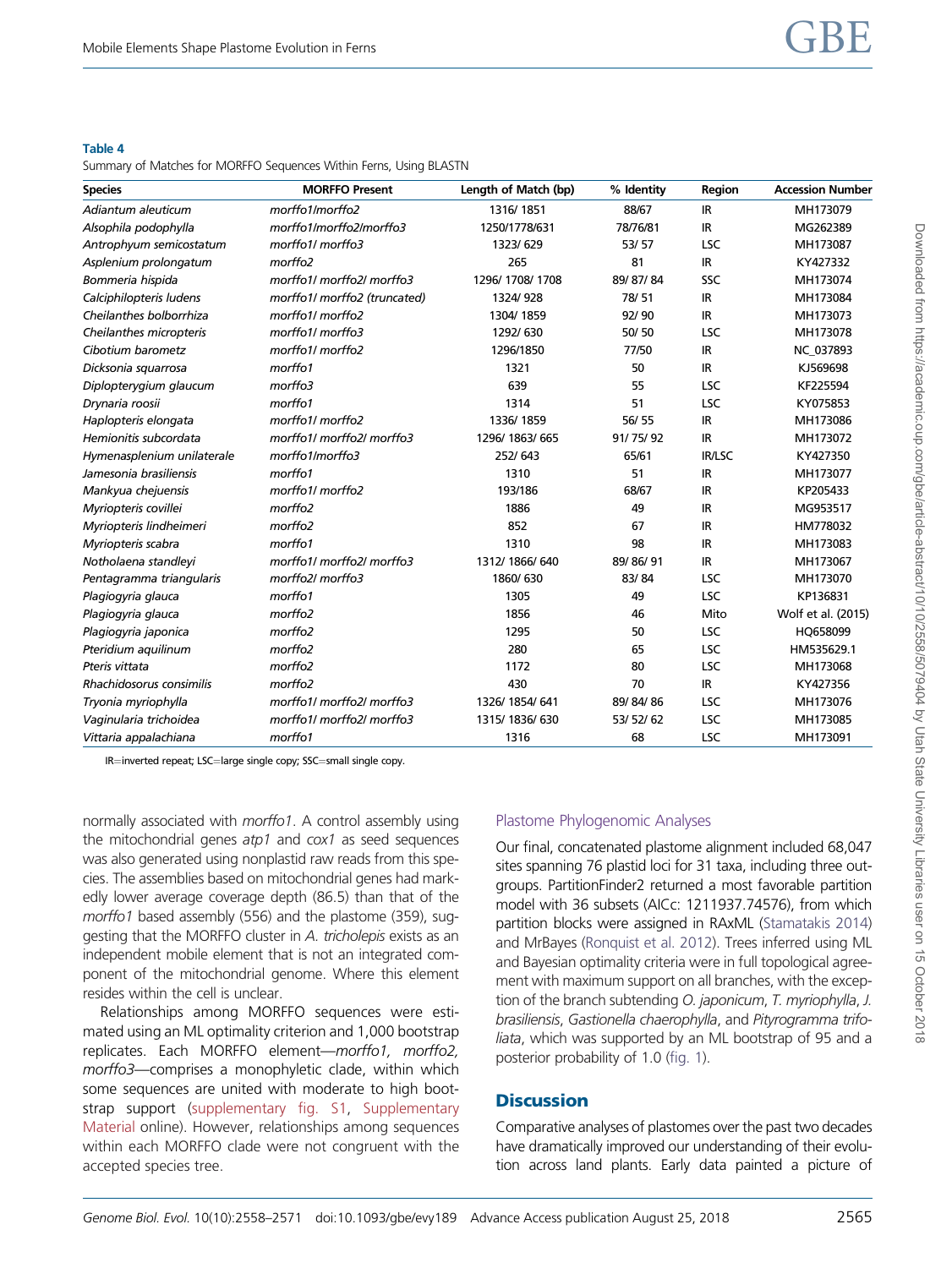structural and organizational stability among deeply divergent embryophyte plastomes, punctuated by relatively few largescale inversions ([Ogihara et al. 1988](#page-12-0); [Hoot and Palmer 1994;](#page-11-0) [Wolf et al. 2010](#page-13-0)). Recent evidence, however, has begun to expose the plastome as a dynamic molecule that in some lineages undergoes frequent changes in DNA content and structure [\(Guisinger et al. 2011;](#page-11-0) [Lin et al. 2012](#page-12-0); [Knox 2014;](#page-12-0) [Cremen et al. 2018](#page-11-0)). As more information has come to light, many highly rearranged plastomes have also been found to host sizeable insertions, occasionally including ORFs of unknown homology [\(Knox 2014](#page-12-0); [Cremen et al. 2018\)](#page-11-0). In some cases, these inserted ORFs appear to encode functional proteins, whereas in others they resemble conserved domains that have undergone extensive rearrangements and/or pseudogenization, comparable to what has been observed within some plastid genes (e.g., ndhK, clpP, and ycf2; [Haberle et al.](#page-11-0) [2008](#page-11-0); [Lin et al. 2012;](#page-12-0) [Smith 2014;](#page-12-0) [Sun et al. 2016\)](#page-13-0). Several studies have determined that similar, undescribed plastid ORFs are the result of horizontal transfer from mitochondria to plastids [\(Goremykin et al. 2009;](#page-11-0) [Iorizzo et al. 2012](#page-11-0); [Ma](#page-12-0) [et al. 2015](#page-12-0); [Burke et al. 2016;](#page-11-0) [Rabah et al. 2017\)](#page-12-0).

Plastome ORF insertions like these—with no known sequence homology—have not been characterized in ferns, although previous authors have reported large intergenic expansions and insertions in some taxa [\(Gao et al. 2011;](#page-11-0) [Logacheva et al. 2017](#page-12-0)). It was speculated that some of these intergenic expansions originated via intracellular transfer from the mitochondrion ([Logacheva et al. 2017\)](#page-12-0), but until now, limited sampling in previous studies has obscured the highly mobile nature of these peculiar sequences. Here, we take a focused phylogenetic approach, targeting the fern family Pteridaceae, to reveal a suite of highly mobile ORFs (MORFFO) within a broad sampling of plastomes from across the family. Preliminary analyses indicate that MORFFO elements, which are frequently associated with extensive genomic rearrangements, may be present in lineages wellremoved from ferns.

# Characterization of MORFFO Elements

[Logacheva et al. \(2017\)](#page-12-0) established that "hypervariable" sequences of significant length are found in the IR of Woodwardia unigemmata as well as the LSC of Plagiogyria. Our results are consistent with their findings, and further expose the dynamic nature of these sequences (MORFFO) among a collection of closely related fern plastomes. Searches for MORFFO-like sequences outside of Pteridaceae returned similar, putatively homologous regions in many ferns [\(tables 3](#page-6-0) and [4](#page-7-0)), but not in seed plants. Significantly, an 8 kb region in the plastome of the fern M. chejuensis (Ophioglossaceae) contains an expanded complement of the MORFFO cluster. Additional searches for MORFFO-like sequences outside of vascular plants revealed similar conserved domains in several cyanobacteria plastomes [\(table 3](#page-6-0)),

as well as domains in the plastomes of the green algae Prasiola crispa, Roya obtusa, and R. anglica [\(table 3\)](#page-6-0).

Within ferns, we note that MORFFO elements are frequently found adjacent to inferred sites of genomic inversion. For example: 1) morffo1 is found adjacent to the border of one of two hypothesized inversions in the region spanning rpoB-psbZ which occurred in a common ancestor of the core leptosporangiates [\(fig. 3](#page-9-0); [PPG I 2016](#page-12-0)); 2) morffo3 is found within a 9.7 kb inversion that characterizes leptosporangiate ferns ([Kim et al. 2014](#page-12-0)); 3) morffo1 and morffo2 are found inserted adjacent to the 7 kb inversion seen in the plastomes of vittarioid ferns; 4) and morffo1 and morffo2 also appear adiacent to an inversion described in filmy ferns [\(fig. 3;](#page-9-0) [Gao](#page-11-0) [et al. 2011;](#page-11-0) [Wolf et al. 2011](#page-13-0); [Kim et al. 2014](#page-12-0); [Kuo et al. 2018\)](#page-12-0). Although MORFFO insertions are frequently associated with inversions, we are unsure why. One possibility is that MORFFO may target nucleotide sites that are prone to inversion. Conversely, the insertion of MORFFO could be directly influencing inversion events. In several taxa, we observe a proliferation of the inverted repeats flanking morffo1, possibly caused by replication slippage, or possibly by the repeated insertion and excision of morffo1. In other groups, plastome reorganization has been similarly associated with the presence of small dispersed repeats like these [\(Wicke et al. 2011\)](#page-13-0). Likewise, the relationship between MORFFO insertion sites and inversions is not unlike the insertions seen in other dynamic embryophyte plastomes [\(Knox 2014](#page-12-0)).

The variable presence, location, and configuration of MORFFO observed in a phylogenetic context suggests that these ORFs are mobile elements. With a few notable exceptions, plastid genes are not frequently gained or lost, yet our results indicate that MORFFO moves into, out of, and across the plastome in relatively short evolutionary timescales. Although MORFFO sequences have been observed in mitochondrial contigs ([Logacheva et al. 2017\)](#page-12-0), it is important to note that they are not found in either of the currently available complete mitochondrial genomes of ferns ([Guo et al. 2017\)](#page-11-0). Additionally, the location of these insertions in mitochondrial genomes seems to vary as much as in those of plastids, making it difficult to pinpoint a potential mitochondrial origin. Furthermore, we have also noted the presence of MORFFO in the nuclear genome of Ceratopteris. Thus, MORFFO appears to be moving across genomes as readily as within them. However, this does not explain the origin of the elements or the mechanisms of their movement.

Plasmid-like sequences have been observed in the plastomes of diatoms, green algae, dinoflagellates, and red algae [\(Zhang et al. 1999](#page-13-0); [La Claire and Wang 2000](#page-12-0); [Ruck et al.](#page-12-0) [2014;](#page-12-0) [Lee et al. 2016;](#page-12-0) [Cremen et al. 2018\)](#page-11-0). Although we are not aware of previous work describing chloroplast plasmids in land plants, this is a plausible mechanism to explain the variable presence and location of MORFFO elements. It would also explain the variability in order and direction of MORFFO insertions [\(fig. 1](#page-4-0)). As noted above (see Results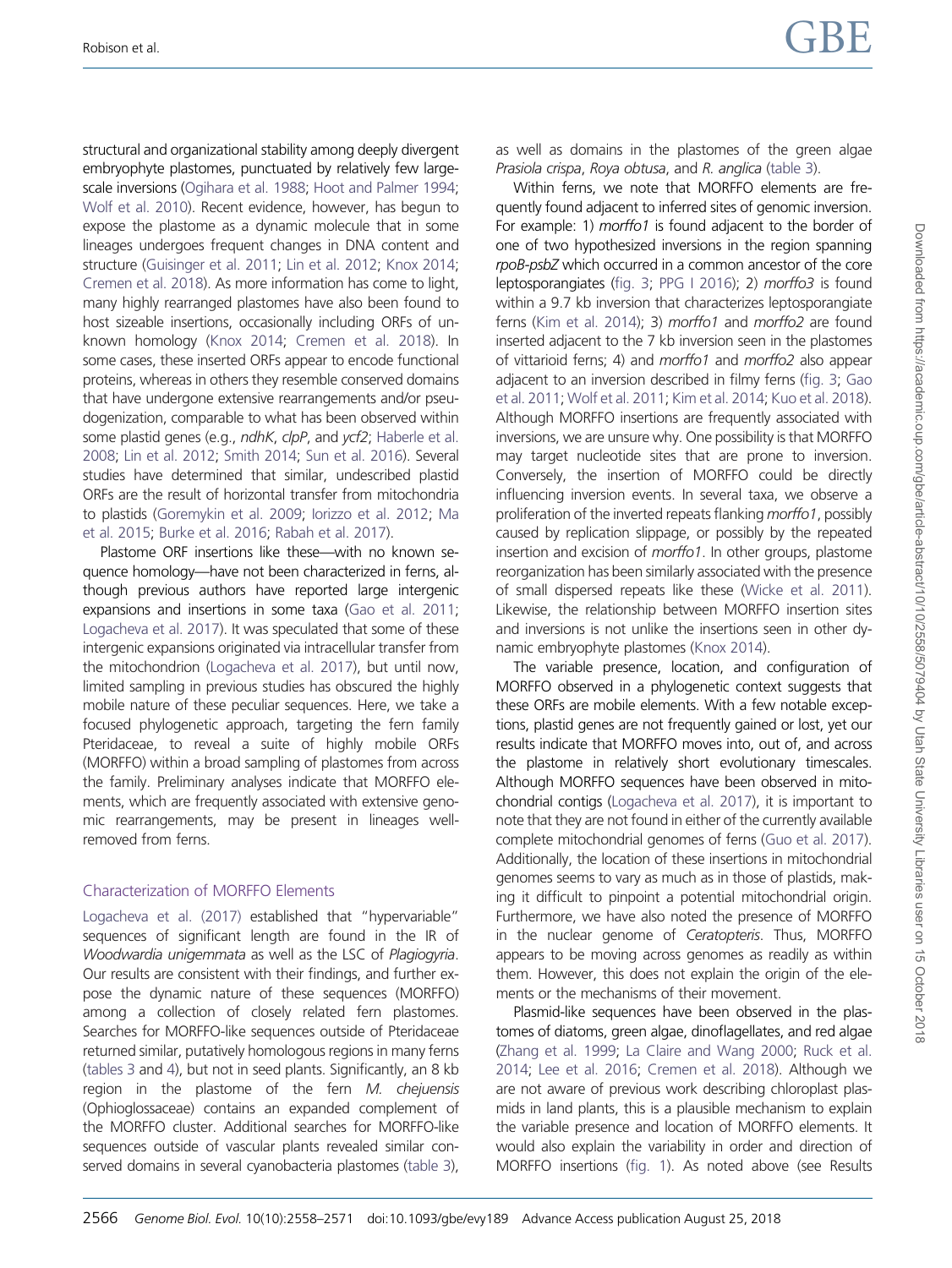<span id="page-9-0"></span>

FIG. 3.-Major inversion events uncovered in fern plastomes. (A) Depiction of the two inversion events necessary to explain gene order differences between Angiopteris and Adiantum and their relationship to morffo1. (B) Depiction of the inversion events seen in early leptosporangiate and vittarioid ferns, highlighting relationship of morffo1 to the event.

section), we were able to assemble a circular sequence containing morffo1 and morffo2 from A. tricholepis, which did not have the MORFFO insert in its plastome. The coverage analysis for this sequence indicates that MORFFO is likely a high copy-number sequence that is independent of both the plastome and the mitochondrial genome. This, combined with the fact that morffo2 has regions that share similarity to conserved domains (DN\_5 superfamily) associated with primase genes found in mobile elements of cyanobacteria, strongly suggests that these sequences could be of plasmid origin, possibly from a plastid plasmid.

Alternatively, MORFFO elements could be of viral origin. In addition to being similar to plasmid primases, the conserved domain found in morffo2 also resembles primase genes found in phages. Viral origins could explain why MORFFO is found frequently but irregularly in fern plastomes. Likewise, many of the above arguments in favor of a plasmid or plasmid-like origin for MORFFO sequences can also be attributed to viral origin.

The structural similarities that *morffo1* shares with bacterial insertion sequences is noteworthy, especially because insertion sequences are known to cause inversions [\(Darmon and](#page-11-0)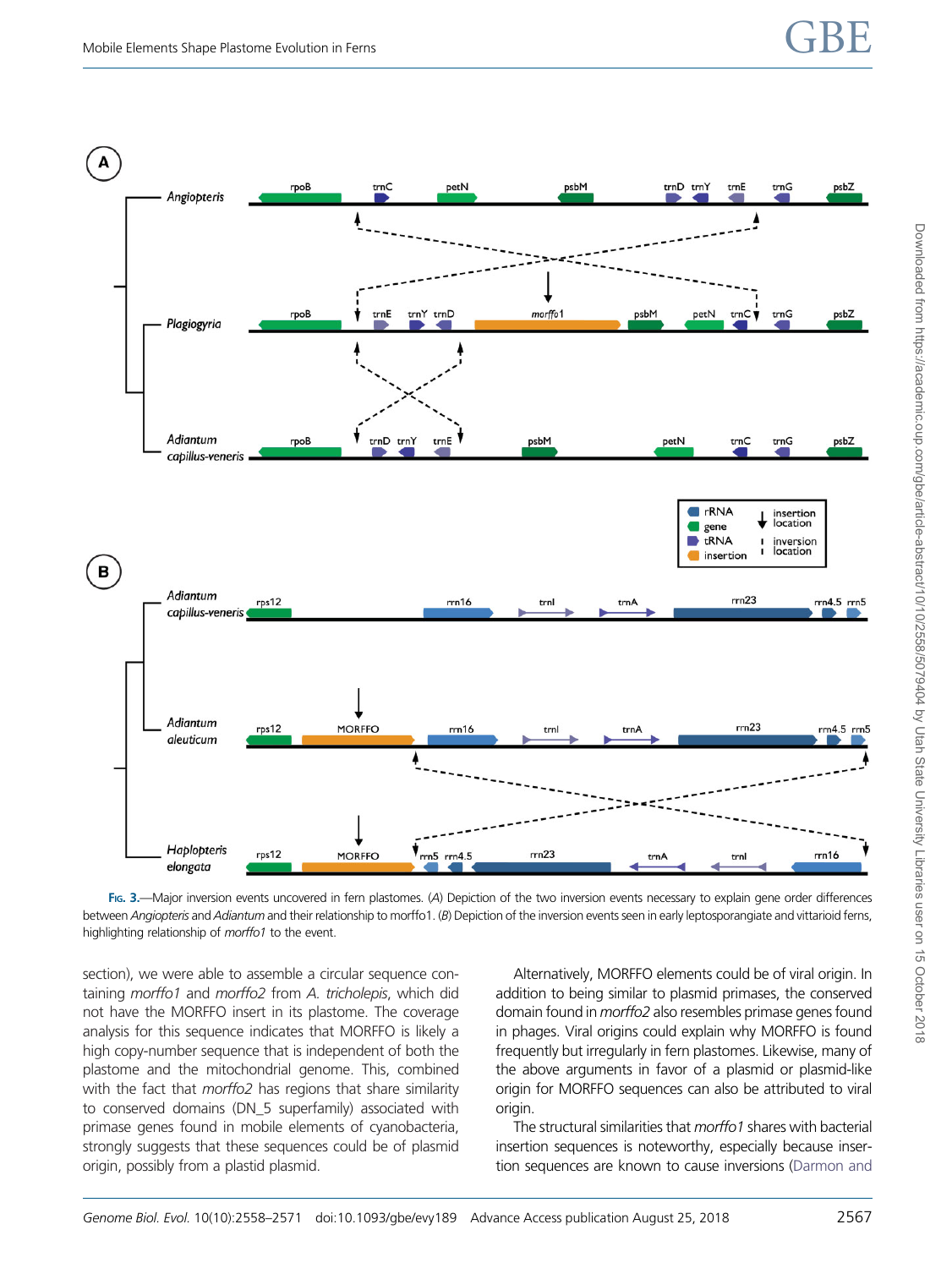Robison et al.  $\begin{array}{ccc} \text{Robison et al.} \end{array}$ 

[Leach 2014\)](#page-11-0). This, along with the clear mobility of these sequences strongly suggests that *morffo1* could be a previously undescribed insertion sequence. The case for morffo1 being an insertion sequence is made stronger by the fact that of all the MORFFO sequences, it appears to display the most independence. In nonplastid DNA, it is almost always found without the other MORFFO sequences. It is also more frequently seen independent of additional MORFFO sequences in the plastomes of ferns outside of Pteridaceae. Furthermore, copies of morffo1 were detected in the nuclear genome of Ceratopteris and the mitochondrial genome of Asplenium nidus, suggesting that it may be a particularly promiscuous mobile element. The relationship of morffo2 and morffo3 to morffo1, however, remains unclear. If morffo1 is an independent insertion sequence, then how are morffo2 and morffo3 inserted?

Phylogenetic analysis of MORFFO elements reveals three strongly supported, monophyletic groups made up of morffo1, morffo2, and morffo3 elements. Relationships within each MORFFO clade do not reflect the accepted species phylogeny, but phylogenetic similarity across clades may reflect shared histories of degradation among MORFFO elements [\(supplementary fig. S1](https://academic.oup.com/gbe/article-lookup/doi/10.1093/gbe/evy189#supplementary-data), [Supplementary Material](https://academic.oup.com/gbe/article-lookup/doi/10.1093/gbe/evy189#supplementary-data) online).

We also note that whereas MORFFO elements are pervasive in Pteridaceae, they appear to be less common in most other groups of ferns. In part, this may be an artifact of the historical reliance on reference-based assemblies, which can be biased toward assembling genomes that appear more similar to their reference, thus reducing the likelihood of detecting significant rearrangements. Based on the few sequences available in GenBank, MORFFO elements may be prevalent in Plagiogyria and Ophioglossaceae; however, it remains to be determined how widespread this cluster of ORFs is among other lineages of ferns. More studies at the family level are needed to understand the extent to which MORFFO sequences are moving throughout fern genome space. The current paucity of fern nuclear and mitochondrial genomes makes it difficult to determine the source of these inserts. At the time of writing there were only two fern mitochondrial sequences [\(Guo et al. 2017](#page-11-0)) available in GenBank, and no nuclear genomes, although several were in preparation. As more genomes are published in the coming years, the reservoir from which MORFFO clusters are migrating should become clear.

## Plastome Variation Across Pteridaceae

Pteridaceae is an ecologically and morphologically diverse family comprising more than 10% of extant fern species [\(Schuettpelz et al. 2007](#page-12-0)). Within this group, subfamily Vittarioideae, comprising the genus Adiantum and the socalled vittarioid ferns, is especially noteworthy. High levels of molecular substitution rate heterogeneity have been detected between members of the genus Adiantum and the vittarioid ferns, in both plastid and nuclear DNA sequences ([Rothfels](#page-12-0) [and Schuettpelz 2014;](#page-12-0) [Grusz et al. 2016](#page-11-0)). As noted above, we also find variation in plastome structure across the family, with MORFFO elements (morffo1, morffo2, and morffo3) being repeatedly gained, lost, and/or rearranged, even among closely related taxa [\(fig. 1](#page-4-0)).

The physical position of MORFFO cluster insertions is relatively conserved within the five major clades comprising Pteridaceae [\(fig. 1](#page-4-0)), but in some cases the location and composition of these clusters varies widely, even between congeneric relatives (e.g., Myriopteris lindheimeri vs. M. scabra and V. appalachiana vs. V. graminifolia; [fig. 1\)](#page-4-0). Based on our sampling, we find no evidence of MORFFO elements within Cryptogrammoideae or Parkerioideae. However, unique insertions of MORFFO sequences have taken place in some members of the Pteridoideae, including *J. brasiliensis* (between trnN and ycf2), T. myriophylla (between trnD and trnY), and Pteris vittata (between psbM and petN). MORFFO elements were notably absent in the species of Gastoniella, Pityrogramma, and Onychium sampled [\(fig. 1](#page-4-0)). Compared with the Pteridoideae, subfamilies Vittarioideae and Cheilanthoideae exhibit relative stability in their MORFFO insertion sites [\(fig. 1\)](#page-4-0). Altogether, we find at least nine unique MORFFO cluster insertions across the Pteridaceae (there are almost certainly more), not including a multitude of speciesspecific rearrangements, gains, and losses of individual MORFFO elements (morffo1, morffo2, and morffo3) following cluster insertions.

Within each independent MORFFO cluster insertion, the presence and position of morffo1, morffo2, and morffo3 are highly variable among species sampled. For example, a variety of insertions, rearrangements, and losses of all three elements can be found in the MORFFO cluster found between rpoB and trnD within subfamily Vittarioideae [\(fig. 1](#page-4-0)). Likewise, the MORFFO cluster between rps12 and rrn16 in Cheilanthoideae shows insertions and losses of all three MORFFO elements, including a duplication of morffo2 in H. subcordata [\(fig. 1\)](#page-4-0).

Interestingly, vittarioid ferns do not appear to have experienced expansion or contraction of the IR, which have been associated with extensive genomic rearrangements, gene loss, and the proliferation of repetitive regions in other groups ([Zhu et al. 2016\)](#page-13-0). In addition to the variable presence of MORFFO elements, we find that their insertion into the ancestral vittarioid IR ([fig. 1\)](#page-4-0) may have also coincided with a loss of trnT. Most vittarioid ferns share an additional gene loss  $(trnV)$ —with the exception of Haplopteris elongata, in which trnV is found intact. Given that V. trichoidea and H. elongata are inferred to be successively sister to the remaining vittarioid ferns sampled [\(fig. 1](#page-4-0); [Schuettpelz et al. 2016\)](#page-12-0), this topology implies the gain of  $trnV$  into the plastome of H. elongata. Nevertheless, a shared  $\sim$ 7 kb inversion between  $rrn16$ and rrn5 in all vittarioid ferns except V. trichoidea further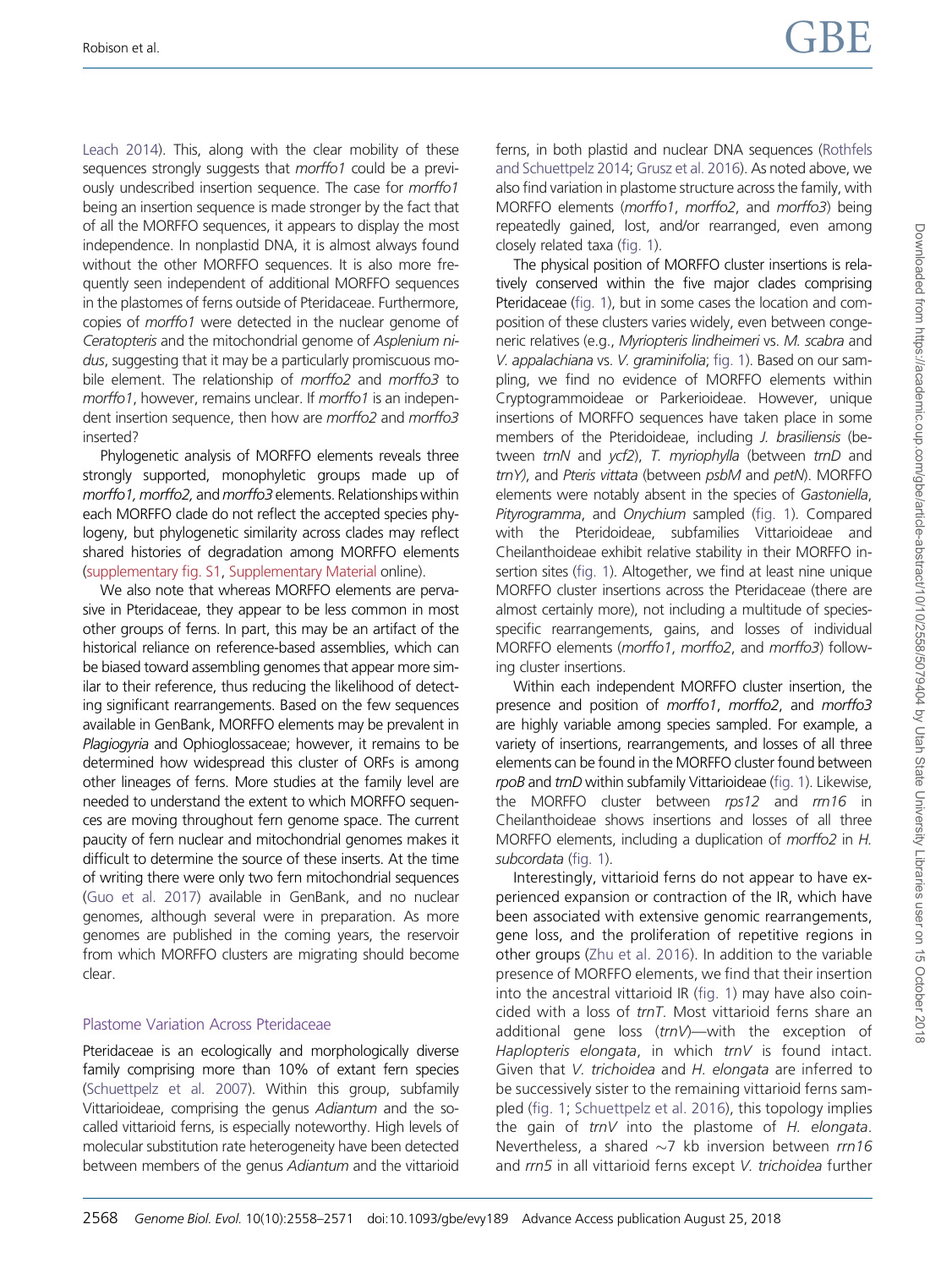Downloaded from https://academic.oup.com/gbe/article-abstract/10/10/2558/5079404 by Utah State University Libraries user on 15 October 2018 Downloaded from https://academic.oup.com/gbe/article-abstract/10/10/2558/5079404 by Utah State University Libraries user on 15 October 2018

<span id="page-11-0"></span>supports our phylogenetic inferences based on DNA sequence data (figs. 1 and 3).

The vittarioid ferns are characterized by high levels of plastome rearrangement, elevated molecular substitution rates, a shift to epiphytism, morphological reduction, and shared ancestral whole genome duplication [\(Pryer et al.](#page-12-0) [2016\)](#page-12-0). This array of shared traits leads one to ask which (if any) might have driven these changes in vittariod plastome structure and expression. Similarly, frequent rearrangements, insertions, and losses of the MORFFO suite within the plastomes of subfamily Cheilanthoideae coincide with adaptations to extreme xeric environments, extensive whole genome duplications, hybridization, and apomixis any of which may relate to the changes we detect in plastome structure across this subfamily.

## Supplementary Material

[Supplementary data](https://academic.oup.com/gbe/article-lookup/doi/10.1093/gbe/evy189#supplementary-data) are available at Genome Biology and Evolution online.

### Acknowledgments

Thanks to Jim Van Etten, Dan Sloan, Aaron Duffy, and Michael McKain for various fruitful discussions, Nico Devos (Duke University Center for Genomic and Computational Biology) for technical assistance, and Sally Chambers for providing the V. appalachiana sample. Thanks to Blaine Marchant for generously allowing us to use the Ceratopteris nuclear genome in our search for MORFFO. Thanks also to the University of Utah Center for High-Performance Computing, particularly Anita Orendt, for providing computational resources for data analyses, and to the Minnesota Supercomputing Institute. We further acknowledge the Smithsonian Laboratories of Analytical Biology. Funding for this research was provided in part by the United States National Science Foundation (award DEB-1405181 to E.S.) and the Smithsonian Institution.

## Literature Cited

- Altschul SF, Gish W, Miller W, Myers EW, Lipman DJ. 1990. Basic local alignment search tool. J Mol Biol. 215(3):403–410.
- Blazier JC, et al. 2016. Variable presence of the inverted repeat and plastome stability in Erodium. Ann Bot. 117(7):1209–1220.
- Bungard RA. 2004. Photosynthetic evolution in parasitic plants: insight from the chloroplast genome. Bioessays 26(3):235–247.
- Burke SV, et al. 2016. Evolutionary relationships in Panicoid grasses based on plastome phylogenomics (Panicoideae; Poaceae). BMC Plant Biol. 16(1):140.
- Cai Z, et al. 2008. Extensive reorganization of the plastid genome of Trifolium subterraneum (Fabaceae) is associated with numerous repeated sequences and novel DNA insertions. J Mol Evol. 67(6):696–704.
- Castresana J. 2000. Selection of conserved blocks from multiple alignments for their use in phylogenetic analysis. Mol Biol Evol. 17(4):540–552.
- Chaw S-M, Chang C-C, Chen H-L, Li W-H. 2004. Dating the monocot– dicot divergence and the origin of core eudicots using whole chloroplast genomes. J Mol Evol. 58(4):424–441.
- Chumley TW, et al. 2006. The complete chloroplast genome sequence of Pelargonium x hortorum: organization and evolution of the largest and most highly rearranged chloroplast genome of land plants. Mol Biol Evol. 23(11):2175–2190.
- Cremen MCM, Leliaert F, Marcelino VR, Verbruggen H. 2018. Large diversity of nonstandard genes and dynamic evolution of chloroplast genomes in Siphonous Green Algae (Bryopsidales, Chlorophyta). Genome Biol Evol. 10(4):1048–1061.
- Cui L, et al. 2006. Adaptive evolution of chloroplast genome structure inferred using a parametric bootstrap approach. BMC Evol Biol. 6:13.
- Darmon E, Leach DRF. 2014. Bacterial genome instability. Microbiol Mol Biol Rev. 78(1):1–39.
- Delport W, Poon AFY, Frost SDW, Kosakovsky Pond SL. 2010. Datamonkey 2010: a suite of phylogenetic analysis tools for evolutionary biology. Bioinformatics 26(19):2455–2457.
- Dierckxsens N, Mardulyn P, Smits G. 2017. NOVOPlasty: de novo assembly of organelle genomes from whole genome data. Nucleic Acids Res. 45(4):e18.
- Gao L, Zhou Y, Wang Z-W, Su Y-J, Wang T. 2011. Evolution of the rpoBpsbZ region in fern plastid genomes: notable structural rearrangements and highly variable intergenic spacers. BMC Plant Biol. 11:64.
- Gitzendanner MA, Soltis PS, Wong GK-S, Ruhfel BR, Soltis DE. 2018. Plastid phylogenomic analysis of green plants: a billion years of evolutionary history. Am J Bot., doi: 10.1002/ajb2.1048
- Givnish TJ, et al. 2010. Assembling the Tree of the Monocotyledons: plastome Sequence Phylogeny and Evolution of Poales. Ann Mo Bot Gard. 97(4):584–616.
- Goremykin VV, Salamini F, Velasco R, Viola R. 2009. Mitochondrial DNA of Vitis vinifera and the issue of rampant horizontal gene transfer. Mol Biol Evol. 26(1):99–110.
- Grusz AL, Rothfels CJ, Schuettpelz E. 2016. Transcriptome sequencing reveals genome-wide variation in molecular evolutionary rate among ferns. BMC Genomics 17:692.
- Guisinger MM, Kuehl JV, Boore JL, Jansen RK. 2011. Extreme reconfiguration of plastid genomes in the angiosperm family Geraniaceae: rearrangements, repeats, and codon usage. Mol Biol Evol. 28(1):583–600.
- Guo W, et al. 2014. Predominant and substoichiometric isomers of the plastid genome coexist within Juniperus plants and have shifted multiple times during cupressophyte evolution. Genome Biol Evol. 6(3):580–590.
- Guo W, Zhu A, Fan W, Mower JP. 2017. Complete mitochondrial genomes from the ferns Ophioglossum californicum and Psilotum nudum are highly repetitive with the largest organellar introns. New Phytol. 213(1):391–403.
- Haberle RC, Fourcade HM, Boore JL, Jansen RK. 2008. Extensive rearrangements in the chloroplast genome of Trachelium caeruleum are associated with repeats and tRNA genes. J Mol Evol. 66(4):350–361.
- Hirao T, Watanabe A, Kurita M, Kondo T, Takata K. 2008. Complete nucleotide sequence of the Cryptomeria japonica D. Don. chloroplast genome and comparative chloroplast genomics: diversified genomic structure of coniferous species. BMC Plant Biol. 8:70.
- Hoot SB, Palmer JD. 1994. Structural rearrangements, including parallel inversions, within the chloroplast genome of Anemone and related genera. J Mol Evol. 38(3):274–281.
- Iorizzo M, et al. 2012. De novo assembly of the carrot mitochondrial genome using next generation sequencing of whole genomic DNA provides first evidence of DNA transfer into an angiosperm plastid genome. BMC Plant Biol. 12:61.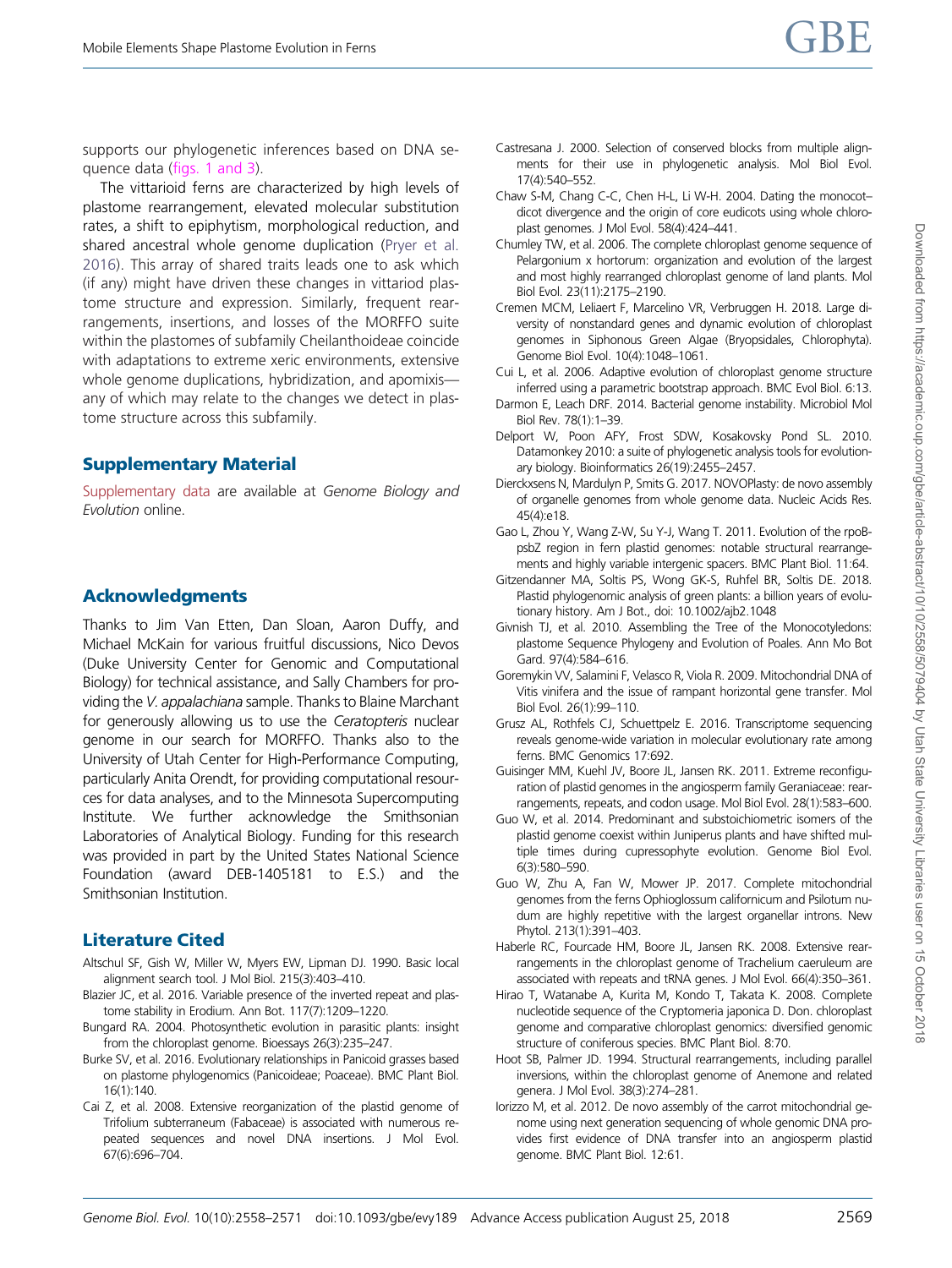- <span id="page-12-0"></span>Johnson MTJ, et al. 2012. Evaluating methods for isolating total RNA and predicting the success of sequencing phylogenetically diverse plant transcriptomes. PLoS One 7(11):e50226.
- Katoh K, Rozewicki J, Yamada KD. 2017. MAFFT online service: multiple sequence alignment, interactive sequence choice and visualization. Brief Bioinform., doi:10.1093/bib/bbx108
- Kearse M, et al. 2012. Geneious basic: an integrated and extendable desktop software platform for the organization and analysis of sequence data. Bioinforma Oxf Engl. 28(12):1647–1649.
- Kim HT, Chung MG, Kim K-J. 2014. Chloroplast genome evolution in early diverged leptosporangiate ferns. Mol Cells 37(5):372–382.
- Knox EB. 2014. The dynamic history of plastid genomes in the Campanulaceae sensu lato is unique among angiosperms. Proc Natl Acad Sci U S A. 111(30):11097–11102.
- Kosakovsky Pond SL, Frost SDW. 2005. Not so different after all: a comparison of methods for detecting amino acid sites under selection. Mol Biol Evol. 22(5):1208–1222.
- Kumar S, Stecher G, Tamura K. 2016. MEGA7: molecular Evolutionary Genetics Analysis Version 7.0 for Bigger Datasets. Mol Biol Evol. 33(7):1870–1874.
- Kuo L-Y, Qi X, Ma H, Li F-W. 2018. Order-level fern plastome phylogenomics: new insights from Hymenophyllales. Am J Bot. doi:10.1002/ aih<sub>2</sub> 1152
- Kuraku S, Zmasek CM, Nishimura O, Katoh K. 2013. aLeaves facilitates ondemand exploration of metazoan gene family trees on MAFFT sequence alignment server with enhanced interactivity. Nucleic Acids Res. 41:W22–W28.
- Labiak PH, Karol KG. 2017. Plastome sequences of an ancient fern lineage reveal remarkable changes in gene content and architecture. Am J Bot., doi: 10.3732/ajb.1700135
- La Claire JW, Wang J. 2000. Localization of plasmidlike DNA in giant-celled marine green algae. Protoplasma 213(3–4):157–164.
- Lanfear R, Calcott B, Ho SYW, Guindon S. 2012. Partitionfinder: combined selection of partitioning schemes and substitution models for phylogenetic analyses. Mol Biol Evol. 29(6):1695–1701.
- Lanfear R, Frandsen PB, Wright AM, Senfeld T, Calcott B. 2017. PartitionFinder 2: new methods for selecting partitioned models of evolution for molecular and morphological phylogenetic analyses. Mol Biol Evol. 34(3):772–773.
- Langmead B, Salzberg SL. 2012. Fast gapped-read alignment with Bowtie 2. Nat Methods 9(4):357–359.
- Lee J, et al. 2016. Reconstructing the complex evolutionary history of mobile plasmids in red algal genomes. Sci Rep. 6:23744.
- Leliaert F, et al. 2012. Phylogeny and molecular evolution of the green algae. CRC Crit Rev Plant Sci. 31(1):1–46.
- Li F-W, et al. 2018. Fern genomes elucidate land plant evolution and cyanobacterial symbioses. Nat Plants 4(7):460–472.
- Li F-W, Kuo L-Y, Pryer KM, Rothfels CJ. 2016. Genes translocated into the plastid inverted repeat show decelerated substitution rates and elevated GC content. Genome Biol Evol. 8(8): 2452–2458.
- Lin C-P, Wu C-S, Huang Y-Y, Chaw S-M. 2012. The complete chloroplast genome of Ginkgo biloba reveals the mechanism of inverted repeat contraction. Genome Biol Evol. 4(3):374–381.
- Logacheva MD, et al. 2017. Comparative analysis of inverted repeats of polypod fern (Polypodiales) plastomes reveals two hypervariable regions. BMC Plant Biol. 17(Suppl 2):255.
- Madden T. 2013. The BLAST Sequence Analysis Tool. National Center for Biotechnology Information (US).
- Ma P-F, Zhang Y-X, Guo Z-H, Li D-Z. 2015. Evidence for horizontal transfer of mitochondrial DNA to the plastid genome in a bamboo genus. Sci Rep. 5:11608.
- Matasci N, et al. 2014. Data access for the 1, 000 Plants (1KP) project. Gigascience 3:17.
- Miller MA, Pfeiffer W, Schwartz T. 2010. Creating the CIPRES Science Gateway for inference of large phylogenetic trees. In: 2010 Gateway Computing Environments Workshop (GCE). p. 1–8.
- Moore MJ, Soltis PS, Bell CD, Burleigh JG, Soltis DE. 2010. Phylogenetic analysis of 83 plastid genes further resolves the early diversification of eudicots. Proc Natl Acad Sci U S A. 107(10):4623–4628.
- Mower JP, Vickrey TL. 2018. Chapter nine structural diversity among plastid genomes of land plants. In: Chaw S-M, Jansen RK, editors. Advances in botanical research. Vol. 85. Cambridge (MA): Academic Press. p. 263–292.
- NCBI Resource Coordinators 2017. Database resources of the national center for biotechnology information. Nucleic Acids Res. 45(D1):D12–D17.
- Ogihara Y, Terachi T, Sasakuma T. 1988. Intramolecular recombination of chloroplast genome mediated by short direct-repeat sequences in wheat species. Proc Natl Acad Sci U S A. 85(22):8573–8577.
- Palmer JD. 1985. Comparative organization of chloroplast genomes. Annu Rev Genet. 19:325–354.
- PPGI 2016. A community-derived classification for extant lycophytes and ferns. J Syst Evol. 54(6):563–603. PPG I.
- Pryer KM, et al. 2004. Phylogeny and evolution of ferns (monilophytes) with a focus on the early leptosporangiate divergences. Am J Bot. 91(10):1582–1598.
- Pryer KM, Huiet L, Li F-W, Rothfels CJ, Schuettpelz E. 2016. Maidenhair Ferns, Adiantum, are Indeed Monophyletic and Sister to Shoestring Ferns, Vittarioids (Pteridaceae). Syst Bot. 41(1):17–23.
- Rabah SO, et al. 2017. Plastome sequencing of ten nonmodel crop species uncovers a large insertion of mitochondrial DNA in cashew. Plant Genome 10(3), doi:10.3835/plantgenome2017.03.0020.
- Rambaut A, Suchard MA, Xie D, Drummond AJ. 2014. Tracer v1.6 (visited on 2017-09-01), 2014.
- Ronquist F, et al. 2012. MrBayes 3.2: efficient Bayesian phylogenetic inference and model choice across a large model space. Syst Biol. 61(3):539–542.
- Rothfels CJ, Schuettpelz E. 2014. Accelerated rate of molecular evolution for vittarioid ferns is strong and not driven by selection. Syst Biol. 63(1):31–54.
- Ruck EC, Nakov T, Jansen RK, Theriot EC, Alverson AJ. 2014. Serial gene losses and foreign DNA underlie size and sequence variation in the plastid genomes of diatoms. Genome Biol Evol. 6(3):644–654.
- Ruhfel BR, Gitzendanner MA, Soltis PS, Soltis DE, Burleigh JG. 2014. From algae to angiosperms—inferring the phylogeny of green plants (Viridiplantae) from 360 plastid genomes. BMC Evol Biol. 14:23.
- Schuettpelz E, et al. 2016. A revised generic classification of vittarioid ferns (Pteridaceae) based on molecular, micromorphological, and geographic data. Taxon 65(4):708–722.
- Schuettpelz E, Schneider H, Huiet L, Windham MD, Pryer KM. 2007. A molecular phylogeny of the fern family Pteridaceae: assessing overall relationships and the affinities of previously unsampled genera. Mol Phylogenet Evol. 44(3):1172–1185.
- Shaw J, et al. 2005. The tortoise and the hare II: relative utility of 21 noncoding chloroplast DNA sequences for phylogenetic analysis. Am J Bot. 92(1):142–166.
- Sigmon BA, Adams RP, Mower JP. 2017. Complete chloroplast genome sequencing of vetiver grass (Chrysopogon zizanioides) identifies markers that distinguish the non-fertile 'Sunshine' cultivar from other. Ind Crops Prod., [https://www.sciencedirect.com/science/article/pii/](https://www.sciencedirect.com/science/article/pii/S0926669017304922) [S0926669017304922](https://www.sciencedirect.com/science/article/pii/S0926669017304922)
- Smit A, Hubley R, Green P. 2013. 2013–2015. RepeatMasker Open-4.0. <https://www.repeatmasker.org>
- Smith DR. 2014. Mitochondrion-to-plastid DNA transfer: it happens. New Phytol. 202(3):736–738.